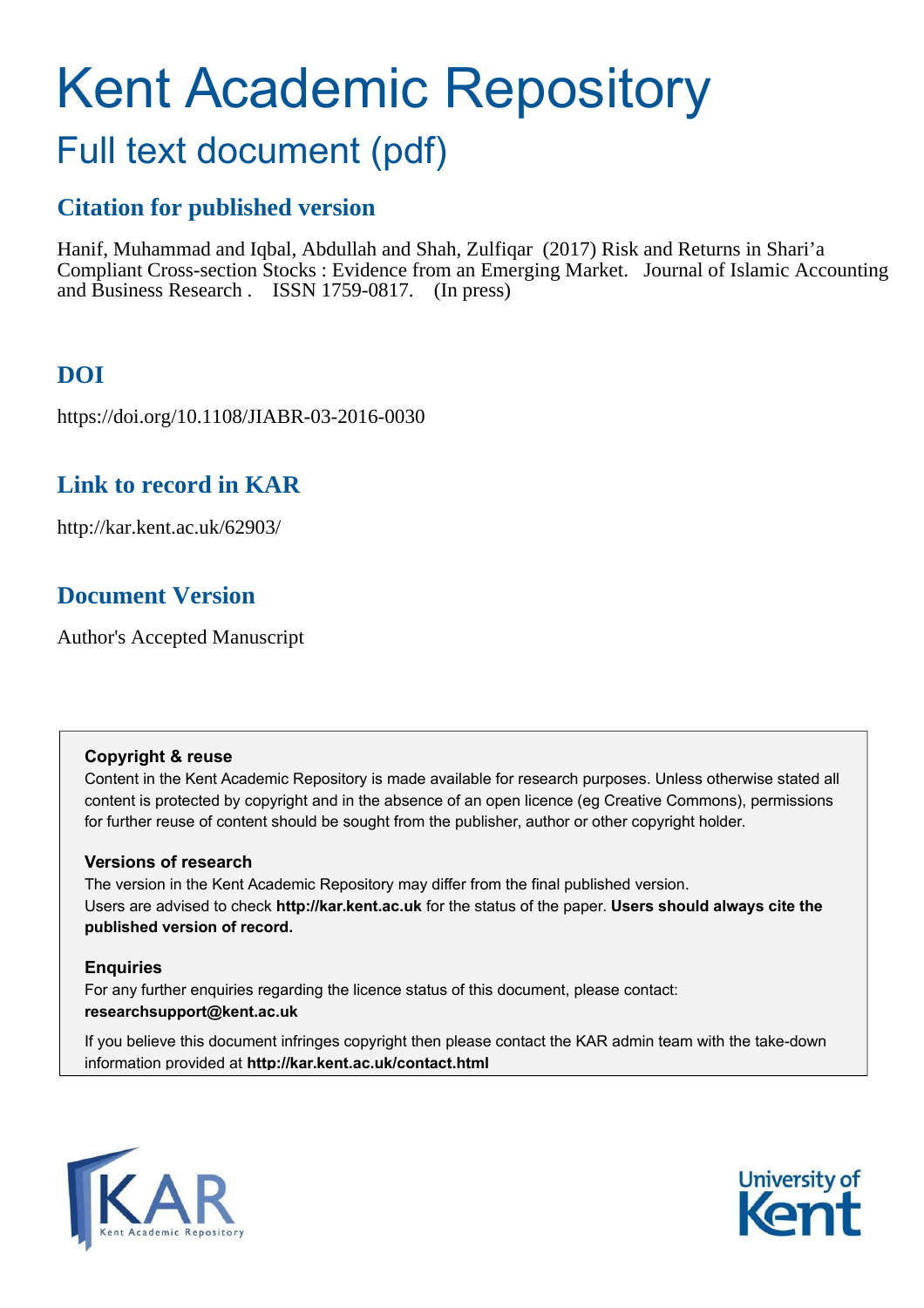## **Risk and Returns in** *Shari'a* **Compliant Cross-section Stocks: Evidence from an Emerging Market**

#### **Abstract**

Purpose: This study is intends to understand and document the impact of market-based market returns and momentum—as well as firm-specific—size, book to market ratio (B/M), price to earnings ratio (PER) and cash flow (CF)—factors on pricing of *Shari'a* compliant securities as explanation of variations in stock returns in an emerging market—Pakistan's Karachi Stock Exchange.

Methodology: Initially, we test Fama and French (FF) three-factor model—market risk premium, size, and B/M—followed by modified FF model by including additional risk factors [PER, CF and momentum] over a ten year period (2001 to 2010).

Findings: Our results support superiority of FF three-factor model over single-factor capital asset pricing model (CAPM). However, addition of further risk factors—including PER, CF and momentum—improve explanatory power of the model as well as refine the selection of risk factors. In our study CF, B/M and momentum factors remain insignificant. Traditional B/M factor in FF model is replaced by PER.

Practical implications: Based on the modified FF model, we propose a stock valuation model for *Shari'a* compliant securities consisting of three factors: market returns, size, and earnings which explains 76% variations in cross sectional stock returns..

Originality/Value: To the best of our knowledge, this is the first study (which combines market-based as well as fundamental factors) on pricing of Islamic securities and identification of risk factors in an emerging market—Karachi Stock Exchange.

**Keywords:** Asset pricing; Fama and French model; risk and return; *Shari'a* compliant securities; size; book to market; cash flow yield; price to earnings ratio.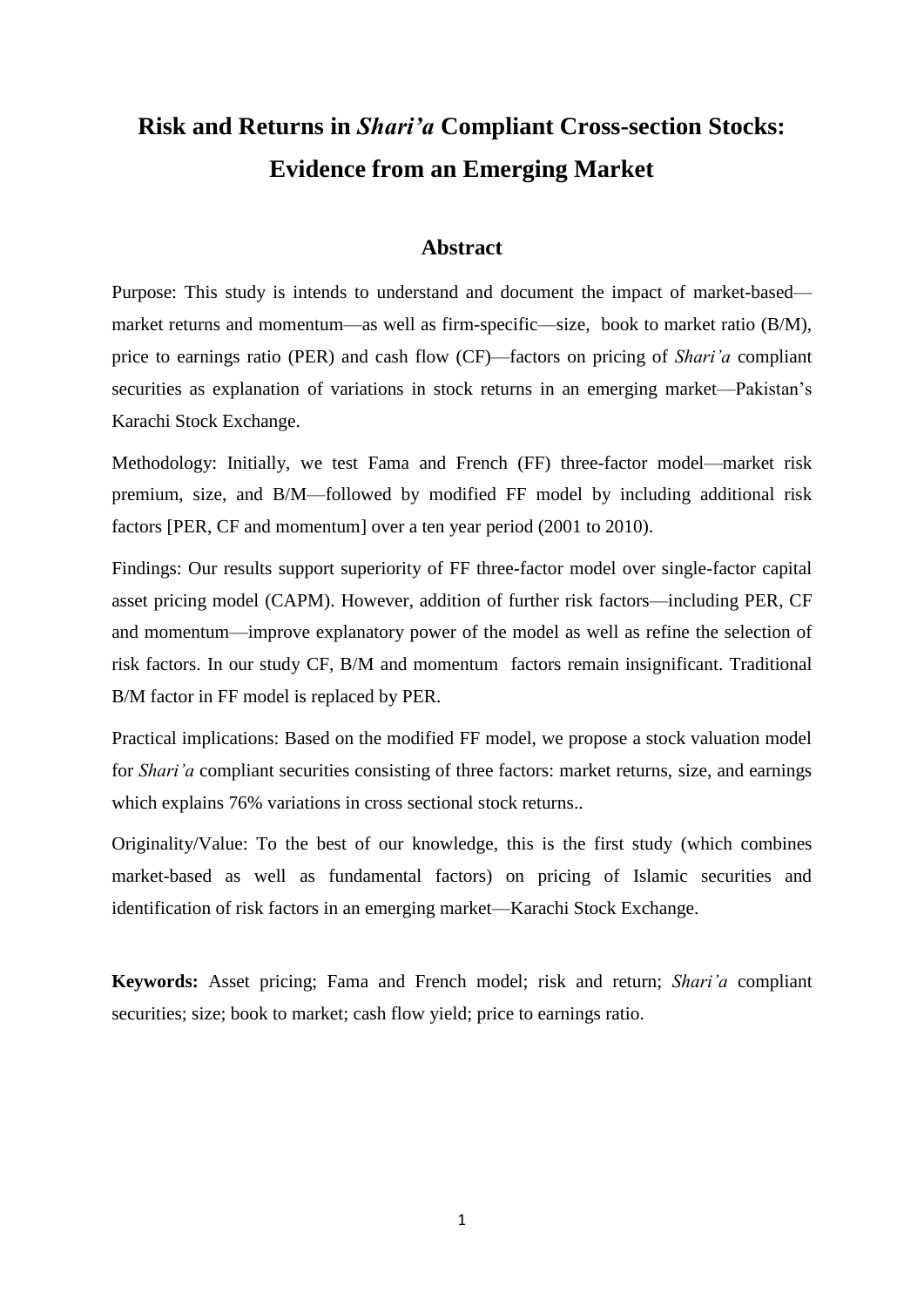#### **1. Introduction**

Islamic finance is an emerging area whereby activities of financial market players are regulated by *Shari'a* (Islamic law). The major differences between conventional and Islamic finance include (1) prohibition of Riba (interest) in business dealings; (2) separation of Halal and Haram (permitted and prohibited) business activities; (3) Musharaka (profit and loss sharing) by financier; (4) prohibition of Gharar (excessive risk); and (5) prohibition of Myser and Qimar (speculation). The global volume of *Shari'a* compliant assets has grown at about 16% per annum from 2007-14 and reached approximately US\$ 1,984 billion. This volume is further expected to cross US\$ five trillion by 2020 [Global Islamic Finance Report (GIFR), 2015]. Such a spectacular growth in assets and operatios under Islamic financial system clearly signifies a potential in this sector and warrants research in this area.

Although Islamic Financial Institutions (IFIs) have succeeded in getting the trust of the depositors, evidenced by the collection of deposits on profit and loss sharing basis. However, investment avenues for IFIs are limited in comparison with those for conventional banks due to *Shari'a* constraints. IFIs cannot invest in any interest-based instrument such as government securities, corporate bonds, interest-based investment schemes of (financial sector including) leasing companies and investment banks. Even for investment in equities, IFIs have to consider *Shari'a* compliance in addition to their economic viability [Accounting and Auditing Organisation for Islamic Financial Institution (AAOIFI), 2010, SS21].

Under Islamic financial system, risk-return relationship has not yet been fully developed as a formal model such as that of CAPM (capital asset pricing model) and Fama and French (1992) model which are commonly used under conventional financial system. However, the principles of Islamic financial system are well defined i.e. any business/investment under *Shari'a* framework is required to bear 'risk' for earning profit. According to a famous Hadith (tradition of the Holy Prophet Muhammad PBUH) *"sale transaction of something which is*  not in your possession is not lawful, nor is the profit arising from something which does not *involve liability"* (English translation by Khan, 1989). A well-defined and established principle of Islamic financing is that there is no risk-free return opportunity, in conventional sense. Profit on the underlying project is linked with bearing the risk of loss; otherwise, it is Riba (interest) which is forbidden under *Shari'a*. Tools used in financing and investments of IFIs are based on either sharing of risk and return (Musharaka and Mudaraba) or bearing risks of ownership (Ijarah, Salam, Murabaha, Muajjal, *and Istisna'a*). Risk bearing has a prime place under *Shari'a* compliant financial system. Conventionally too, the 'rationality'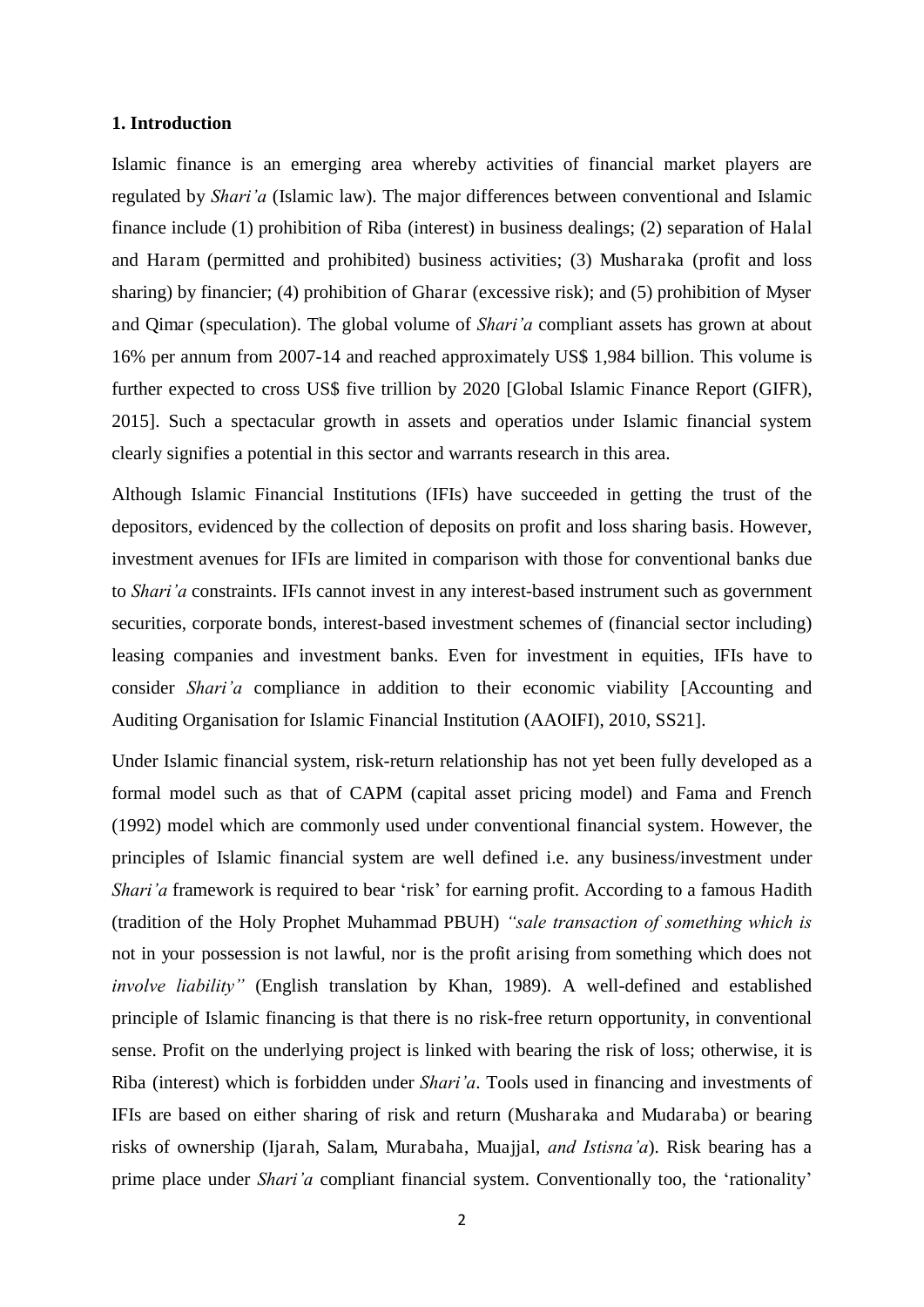principle states that return on low-risk projects should be lower in comparison to high-risk projects (Markowitz, 1952; Sharpe, 1964; Ross, 1976; Fama and French, 1992).

Capital market is a major source of chanelling funds from savers to investors. One of the major challenges for Islamic financial industry is the liquidity management through investment in marketable securities. *Shari'a* compliance of the underlying security (equity/bond) is a pre-requisite to qualify for investment by an IFI. There are dozens of Islamic Indexes worldwide, engaged in filteration of *Shari'a* compliant universe of securities. How to value a security or an asset under *Shari'a* compliant financial system is a major concern of investors and researchers alike. Several valuation models have been proposed and tested for conventional financial framework—including Capital Asset Pricing Model (CAPM), Fama and French (FF) three-factor model, Carhart four-factor model and Arbitrage Pricing Theory (APT) (or multifactor model), etc. Given the unique nature of Islamic finance, it can be argued that the factors in return generation process of S*hari'a* compliant stocks could be different from conventional securities—primarily due to strong linkages with real sector—however, such an evidence can be established only after conducting multiple studies in different markets.

This study is aimed at identifying the factors which affect pricing mechanism of *Shari'a* compliant securities in an emerging market—Pakistan. Pakistan has remained an academic powerhouse in the area of modern Islamic finance, both during the last quarter of 20<sup>th</sup> and first decade of 21<sup>st</sup> century. Karachi Stock Exchange (KSE)<sup>1</sup> has shown a steady performance; as a result, it has been included in the top performing markets [in 1991, 2002 and 2016]<sup>2</sup>. In addition, Pakistan being a common-British-law country, has gradually opened up for global investors; and finally, co-integration of KSE has been very low with other developed markets (Hasan, et al; 2008), offering opportunities for portfolio diversification to global investors. In this study, we aim to document and test the impact of market-based (market returns and momentum) and fundamental (size, book-to-market, earnings, and cash flows) factors on *Shari'a* compliant stocks listed on KSE. Hanif et al. (2016) document results of CAPM and SCAPM (*Shari'a* Compliant Asset Pricing Model) for *Shari'a* compliant stock listed at KSE, Pakistan. According to them, explanatory power of CAPM is 70% with marginally better results based on S-CAPM. They also identify the need to include

<sup>&</sup>lt;sup>1</sup> Following the mergers of three stock exchanges in 2016, it is now called Pakistan Stock Exchange-PSX.

<sup>&</sup>lt;sup>2</sup> Business Week-2002. [http://lse.com.pk/#/LSE/History.aspx accessed on 28/05/2014.](http://lse.com.pk/#/LSE/History.aspx  accessed on 28/05/2014) Bloomberg-2016 <https://www.bloomberg.com/news/articles/2016-12-28/here-are-the-best-and-worst-performing-assets-of-2016> accessed on March 30, 2017.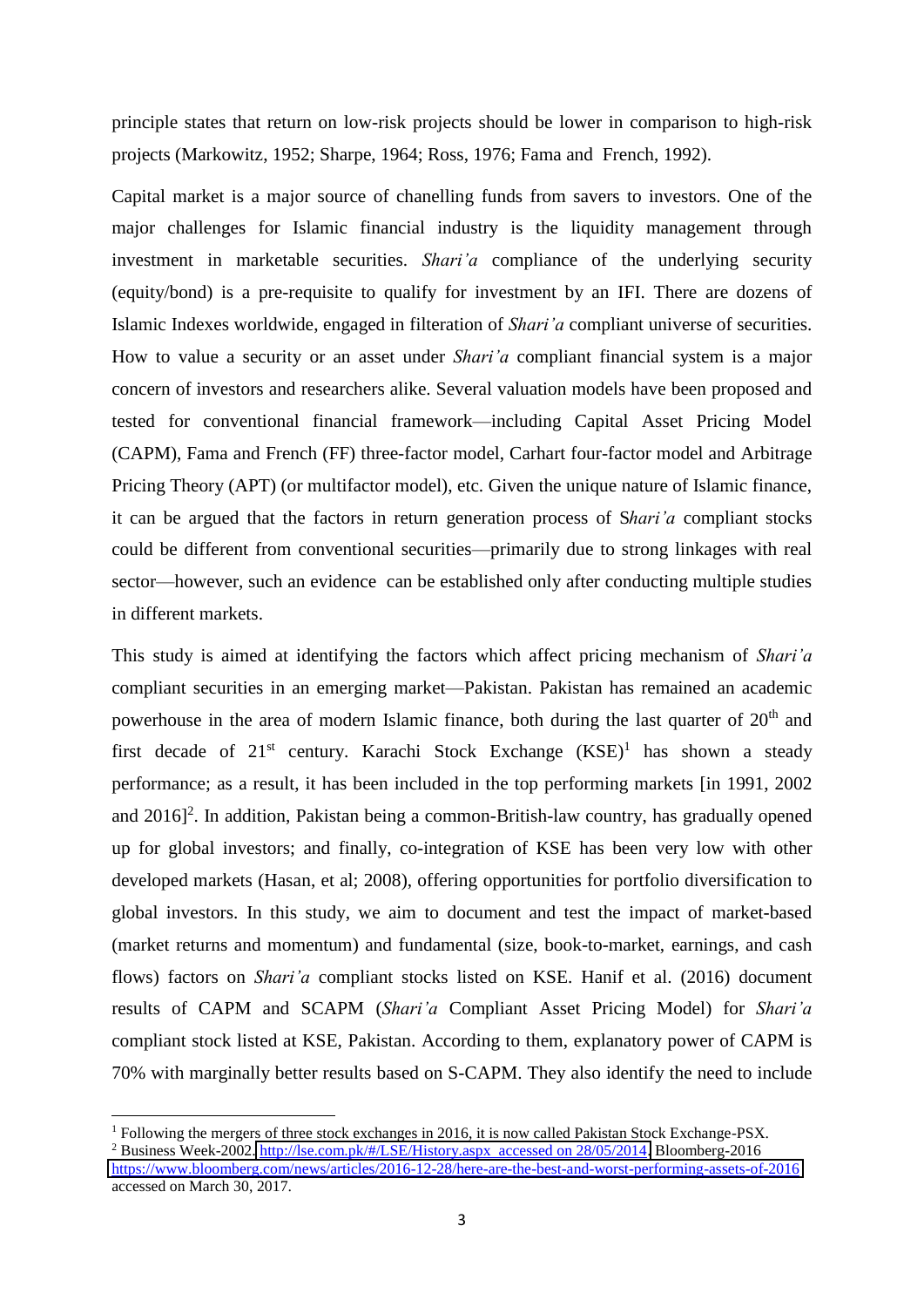additional (market-based and fundamental) variables, empirically test their impact, and document the role of these factors in generation of stock returns with the ultimate objective to develop a valuation model for *Shari'a* compliant securities. Researchers have been trying to identify factors, other than market beta, as it is not just the market return which explains variations in individual stock returns. There are other factors, such as fundamental performance measures (e.g. earnings and cash flows), which are being priced by investors (Francis et al., 2000; Lewellen, 2002). This study uses both market-based (such as market risk premium and momentum) as well as fundamental factors [such as size, Price-Earnings-Ratio (PER), Cash Flow Yield (CFY) and Book to Market (B/M) ratio] to explain variations in *Shari'a* compliant stock returns. It makes sense to also apply FF three-factor model and modified FF model (with the inclusion of fundamental performance measures) on *Shari'a* compliant sample to document evidence on the robustness of results or otherwise. It is expected that the outcome of this research would lead to an applied asset pricing model for *Shari'a* compliant securities listed on KSE. In sum, our research objectives are summarized as follows:

- a. To document the significance of the relationship and impact of KSE-100 Index and momentum on stock returns of *Shari'a* compliant securities in Pakistani market (impact of market-based factors).
- b. To test the impact of size, book-to-market, cash flow yield, and price-to-earnings in variations of stock returns (impact of fundamental factors).

This study is different from earlier studies as this is the only study (to the best of our knowledge) of its nature which is being conducted on a sample of *Shari'a* compliant securities. Earlier studies conducted on KSE for valuation of securities have not differentiated between *Shari'a* compliant and conventional securities. Furthermore, this study also takes into account size, book-to-market ratio (B/M), cash flow yield (CFY), price-to-earnings ratio (PER), and momentum factors in addition to market risk premiun. We could not find any published study, which considers these variables as explanatories for variation in crosssection of stock returns. This study is expected to have several implications. First, this study is expected to uncover the impact of fundamental (including size, B/M, CFY and PER) as well as market-based factors (market returns and momentum) on security pricing at KSE, Pakistan. Second, this study is conducted on a sample of *Shari'a* compliant equities; consequently, it will assist Islamic financial industry in their investment decisions. Islamic finance industry, like conventional finance, is also attracting deposits from savers and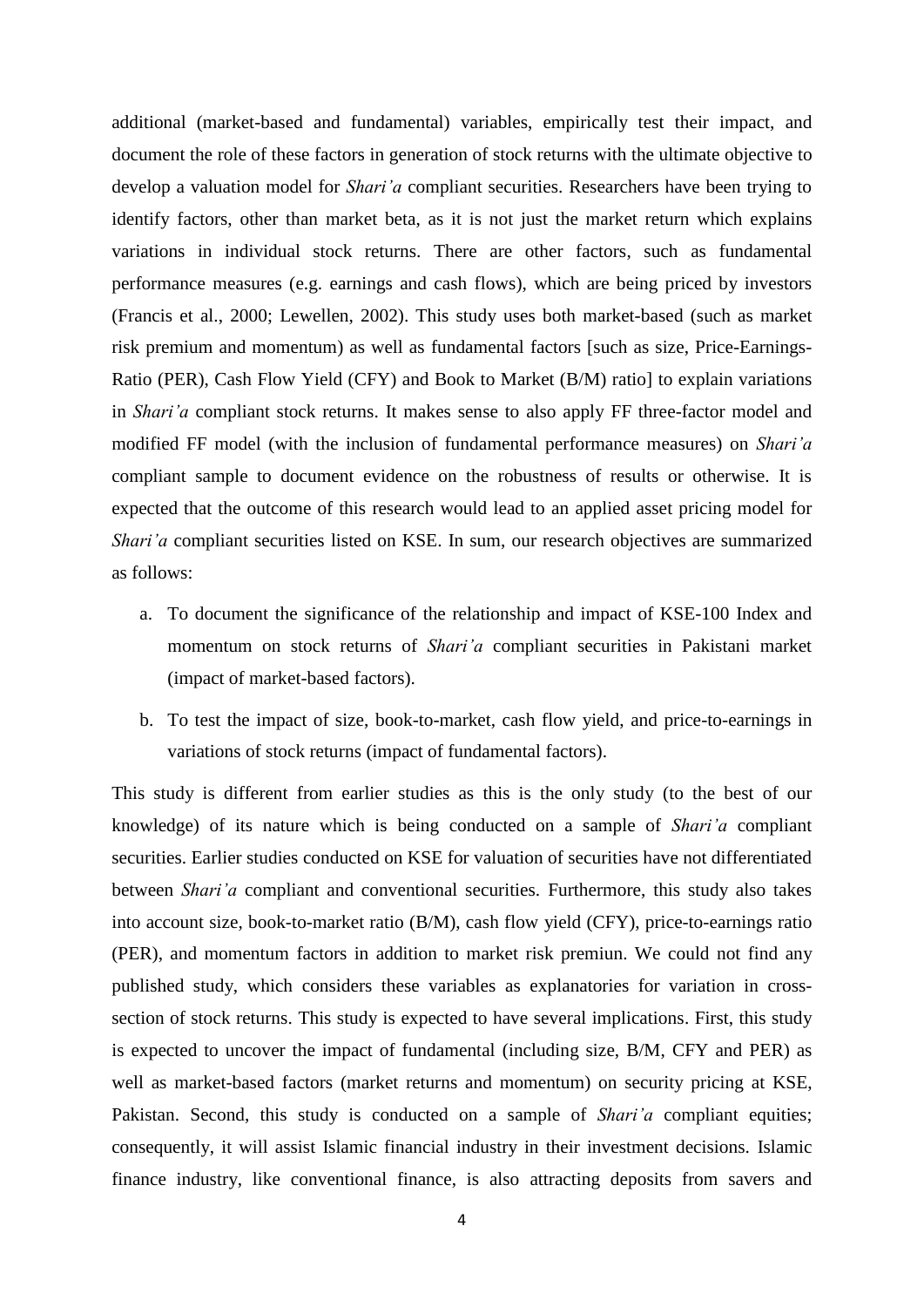investors, who expect to earn Halal (permissible under Shari*'*a) and competitive returns from their investments. Channelising funds optimally is required from Islamic finance industry and findings of this study will be helpful in this regard. Third, this study could potentially provide a pricing model, with a better explanatory power for returns generation process of Shari*'*a compliant securities. Given the speedy expansion of Islamic capital market operations in the form of Islamic indexes and mutual funds with the addition of potential investments by Takaful and Islamic banking sector, it is pertinent to research and develop an asset pricing models for *Shari'a* compliant securities.

The rest of the study proceeds as follows. Section II presents selected literature review and hypothesis development. Section III provides an introduction to institutional settings followed by research methodology in Section IV. Section V reports results and discussions while Section VI concludes the study.

#### **II. Literature Review**

One of the approaches in determining intrinsic value of an asset is the discounting of expected future benefits at a required rate of return by capital providers. Weighted average cost of capital is considered a good measure to be used as such a discount rate. As for the claims of preferred stock and debt holders are concerned, they are fixed and known in advance while return to equity holders is not. Thus, an analyst has to estimate the required rate of return on equity which should assist in, at least, maintaining the current price of the security.

In order to determine the required rate of return on equity, a number of models have been developed by researchers such as Capital Asset Pricing Model (CAPM) and Arbitrage Pricing Theory (APT). The CAPM, developed by Sharpe (1964) and Lintner (1965), states that expected risk premium on an asset is the linear function of systematic risk of the asset. The CAPM, relying on a single risk factor (i.e. beta), is the most widely used and tested model due to its simplicity and intuitive appeal. However, reliance of the CAPM on a single risk factor (beta) is also its main limitation. In order to address the single-factor-reliance limitation of CAPM, Arbitrage Pricing Theory (APT) was proposed by Ross (1976). Unlike CAPM, APT advocates that multiple factors contribute to the security risk (pricing), however, APT does not identify these risk factors.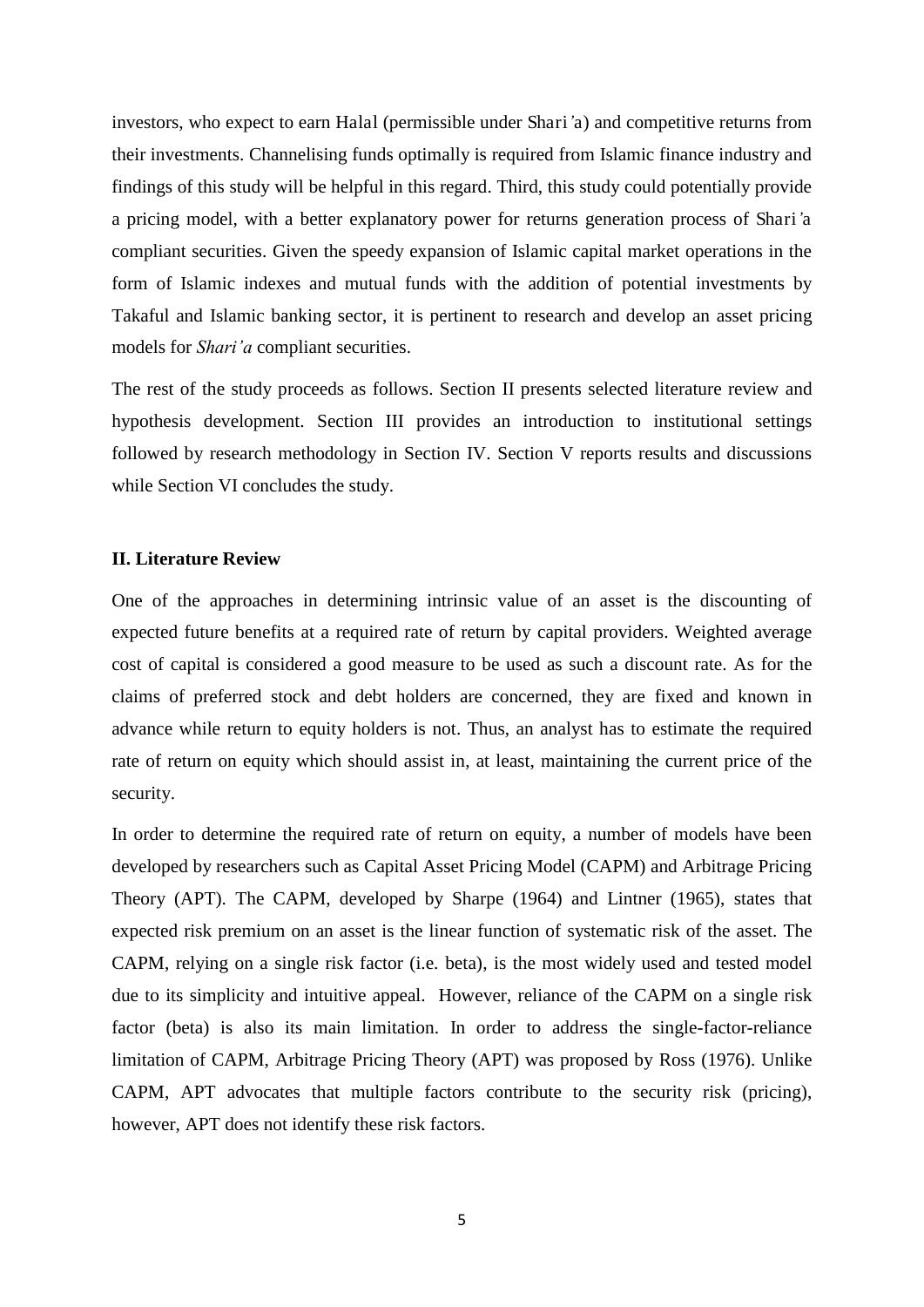Subsequent studies on asset pricing have focused on both macro and firm-level factors such as PER (Basu 1977), size (Banz 1981), and B/M ratio (Chan et al. 1991). A hallmark of this effort is FF (1992) three-factor model, which is not purely based on micro-economic factors, rather at best, it can be termed as a mixture of macro and micro factors, as it includes stock market returns as well as firm level variables such as size (measured by market capitalization) and book-to-market ratio. Initially, they consider P, leverage, size, B/M ratio, and market returns and finally conclude that only B/M, size, and market returns are important in explaining stock returns. In a follow-up study, Davis et al. (2000) show that the value of  $R^2$ , based on FF three factors, range between 0.93 to 0.98 over a very long period of 1929-1997 for the US market. Barber and Lyon (1997) show that the relationship between stock returns, size, and B/M is similar for financial as well as non-financial firms in US market. It shows that as for the US market is concerned, FF (1992) three-factor model is appropriate for predicting returns. However, Knez and Ready (1997), using the same data as in FF (1992), do not find size to be a significant factor when they trim extreme observations by up to 5%. Internationally, results of using FF three-factor model are, at best, mixed (see, for example, Rogers and Securato, 2007 for Brazil; Ammann and Steiner, 2008 for Switzerland; Homsud et al., 2009 for Thailand; Iqbal and Brooks, 2007 for Pakistan; Liew and Vassalou, 2000 and Mukherji et al., 1997 for Korea; Capaul et al., 1993 for France, Germany, UK, Switzerland, Japan, USA; and Senthilkumar, 2009 for India). Ferson and Harvey (1998) study 21 countries by including fundamental and macroeconomic variables and document that the role of price-to-book value ratio is strongly related to global stock market risk exposure. These studies lead us to our first hypothesis:

 $H_1$ : Fama-French three factor model is superior to CAPM for explaining variations in cross section of stock returns.

A major criticism of FF model is the theoretical justification for using size and B/M factors. Bodie et al, (2011) suggest *"one* possibility is that size and relative value (as measured by the *B/M ratio) proxy for risks not fully captured by the CAPM Beta…… Another explanation attributes these premiums to some sort of investor irrationality or behavioral biases"* (page 448). Liew and Vassalou (2000) document that returns on HML (high minus low) and SMB (small minus big) portfolios are positively related to future growth in the macroeconomy, hence, these may proxy for business cycle risk<sup>3</sup>. Zhang  $(2005)$  states that risk premium for value firms (high B/M) is justified due to irreversible investment and that in a severe

<sup>&</sup>lt;sup>3</sup> Please refer to Section IV for fuller explanation of HML and SMB.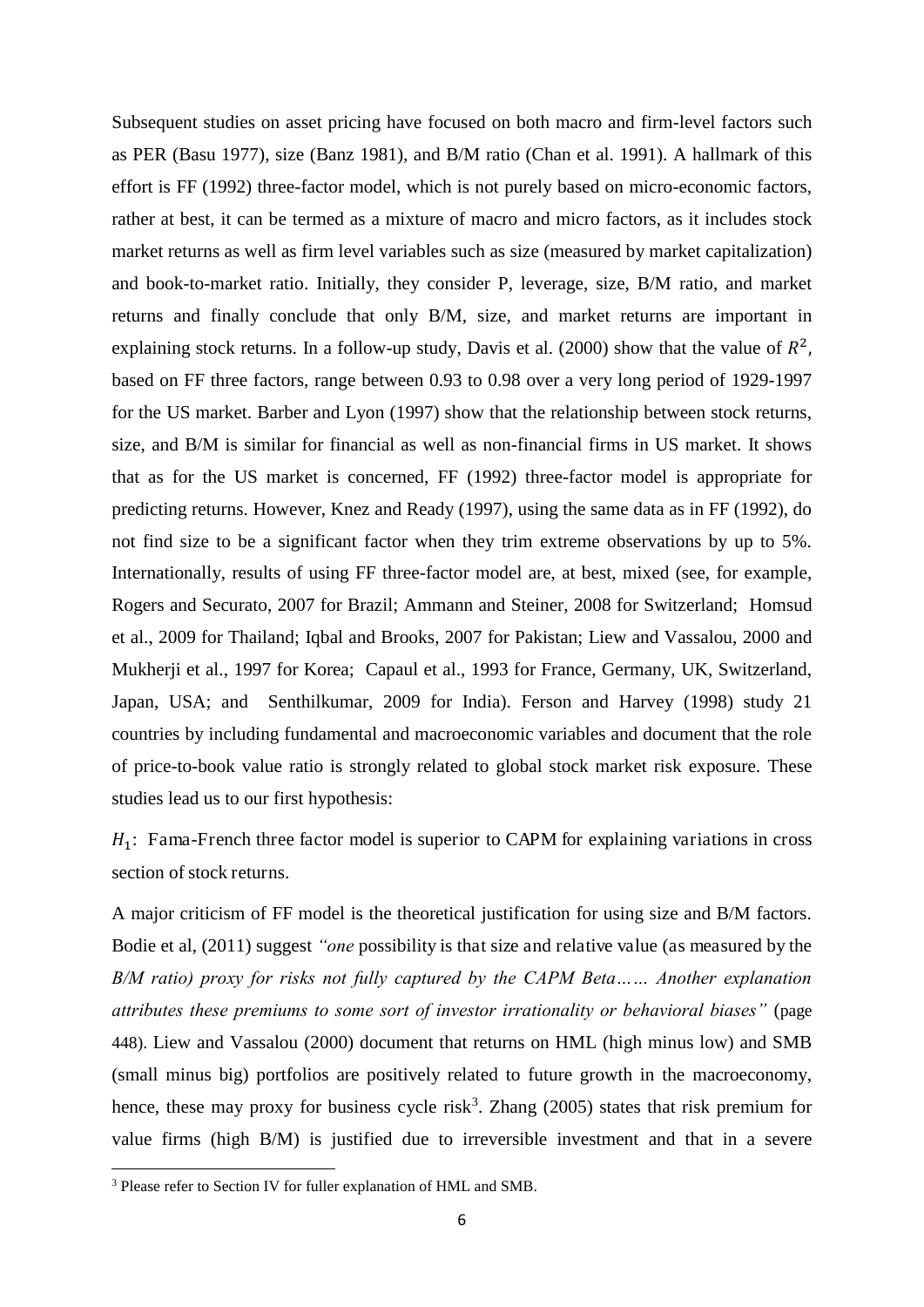recession, value firms will suffer from excess capacity which is not the case with growth stocks. Another explanation is the irrationality of the market, valuing the glamor stocks high and when the actual (poor) performance is disclosed, market players get disappointed (LaPorta et al., 1997).

It seems that FF model found variables first and their justification later. As a matter of principle, the stock market movements should be based on the performance of the firms, whereas size and book to market ratio are not traditionally accepted performance indicators. A major performance measure is expected cash flows, measured through dividends, free cash flows and/or earnings (whereas none of these is a significant explanatory performance indicator, showing that either investors are irrational or one should look for new performance indicator(s)). Ideally, any capital gain on securities should be backed by fundamental performance indicators. In fact, when we accept the past behavior of investors, measured through returns calculated on price movements as a benchmark, the problem comes to fore. Researchers have been trying to develop and justify a return prediction model around this idea. However, investors' behavior in pricing securities has been proven irrational many a times in the course of history (e.g. Black Monday at NYSE in 1987 and crisis at KSE in 2007), then why do the asset pricing models should be justified and accepted based on investors' behavior? Perhaps it is the time to leave investor behavior aside and look out-ofthe-box and come up with a theory as to what should be the pricing mechanism, instead of looking at what it is (or was).

An important fundamental performance measure is earnings, as disclosed by profit and loss or income statement. The value of a firm can be calculated through earnings multiple. Fernandez (2002) identify different factors affecting PER (price-to-earnings ratio). First, return on equity has a positive relationship with PER. Second, growth in profits after tax have a positive effect on PER. Growth is achieved through lower dividend payout ratio and higher earnings retention ratio. Lastly, the required return on equity, which is affected by interest rate and risk, has a negative relationship with PER. Campbell and Shiller (2001) examine dividend-to-price ratio and PER over a longer period of 129 years (1872-2000) in the US and conclude that conventional valuation ratios (i.e. dividend-to-price and PER) have a special significance to predict stock prices. Penman (1998) argues that valuation should be done by averaging the earnings multiple with book-to-market ratio instead of using any of them alone in the valuation process. Liu (2002) argues by using a sample of ten countries that earnings multiple valuation is the best while sales multiple is the worst in the valuation of international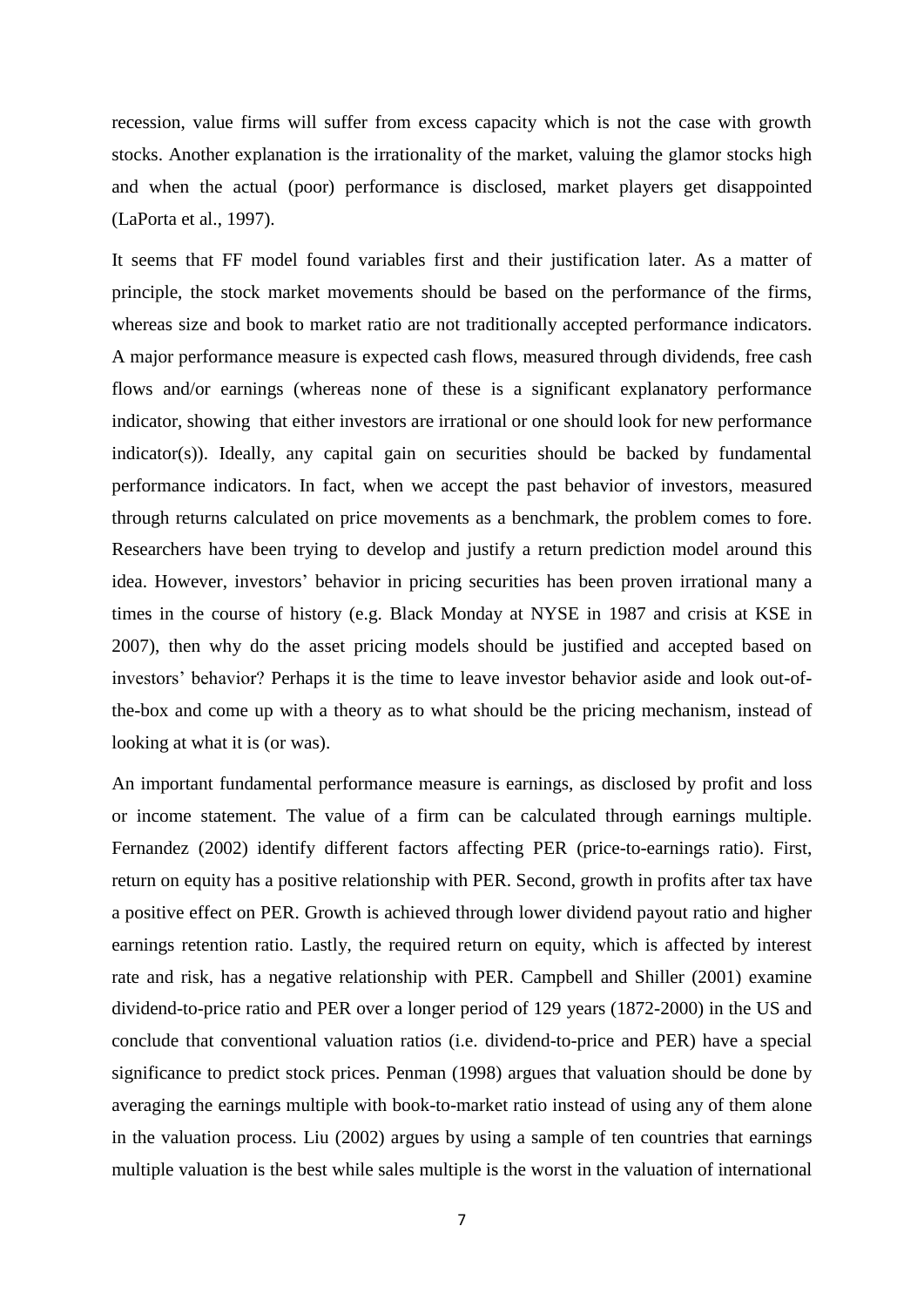equities. Dividend multiples and cash flow multiples perform better than sales multiple, however, these appear less accurate in comparison to earnings. Lewellen (2002) also find evidence of return prediction using earnings-to-price ratio over a longer period of 55 years (1946-2000). Overall, the evidence suggests that PER has a significant role in the prediction of stock returns that leads to our second hypothesis, as follows:

 $H_2$ : Price-to-earnings ratio is a significant factor in capturing variations in stock returns.

Another performance measure is free cash flow (FCF). FCF model emerged in the eighties (Jensen, 1986; Mann and Schirman, 1991; Wang et al., 2008; and Francis et al., 2000). Jensen (1986) defines FCF as the excess amount of cash, after funding all projects with a positive NPV. The underlying assumption is that any cash leftover from operations and financing of fixed assets and working capital necessary to match the growth, belongs to capital providers. FCF is frequently used by analysts to determine security prices. *"The ratio of share price to*  free cash flow per share ranks among the most effective stock-picking metrics since 1990, and the trend in free cash flow is among our favorite indicators of company operating *momentum*" (Dow Theory Forecasts, July 24, 2006). Empirical studies have proven the reliability of the performance of FCF discounting model (see, for example, Kaplan and Ruback, 1995; Chan, et al. 1991; and Brown, 1996). Arzac (1996) concludes that FCF method should be avoided while valuing levered firm as it can lead to significant errors. Apart from valuation, FCF is also helpful in portfolio construction (e.g. Hackel et al., 1994, and JokipII and Vahamaa, 2006). Overall, prior studies favor the use of FCF as a predictor of stock returns. Here, we state our third hypothesis:

 $H_3$ : Cash flow yield is a significant variable in capturing variations in stock returns.

A fourth-factor 'momentum' (Jagadeesh and Titman, 1993; Carhart, 1997) measured as Winners Minus Losers (WML) of the past, has also been added to FF three-factor model, hence, it became a four-factor model. Momentum is defined as following the rallies of price movements and interest of investors to hold stocks that has provided superior returns in the past. Stocks with superior returns in preceding period are termed as winners and stocks with less than average returns are known as losers. According to Carhart (1997), momentum is a significant variable and winners of last year performed well in the following year but not in subsequent years. His results are based on mutual funds sample (1,892 funds) covering a period of 32 years (1962 to 1993) in the US market. Ammann and Steiner (2008) conduct a study by following modified FF model with the inclusion of momentum factor. They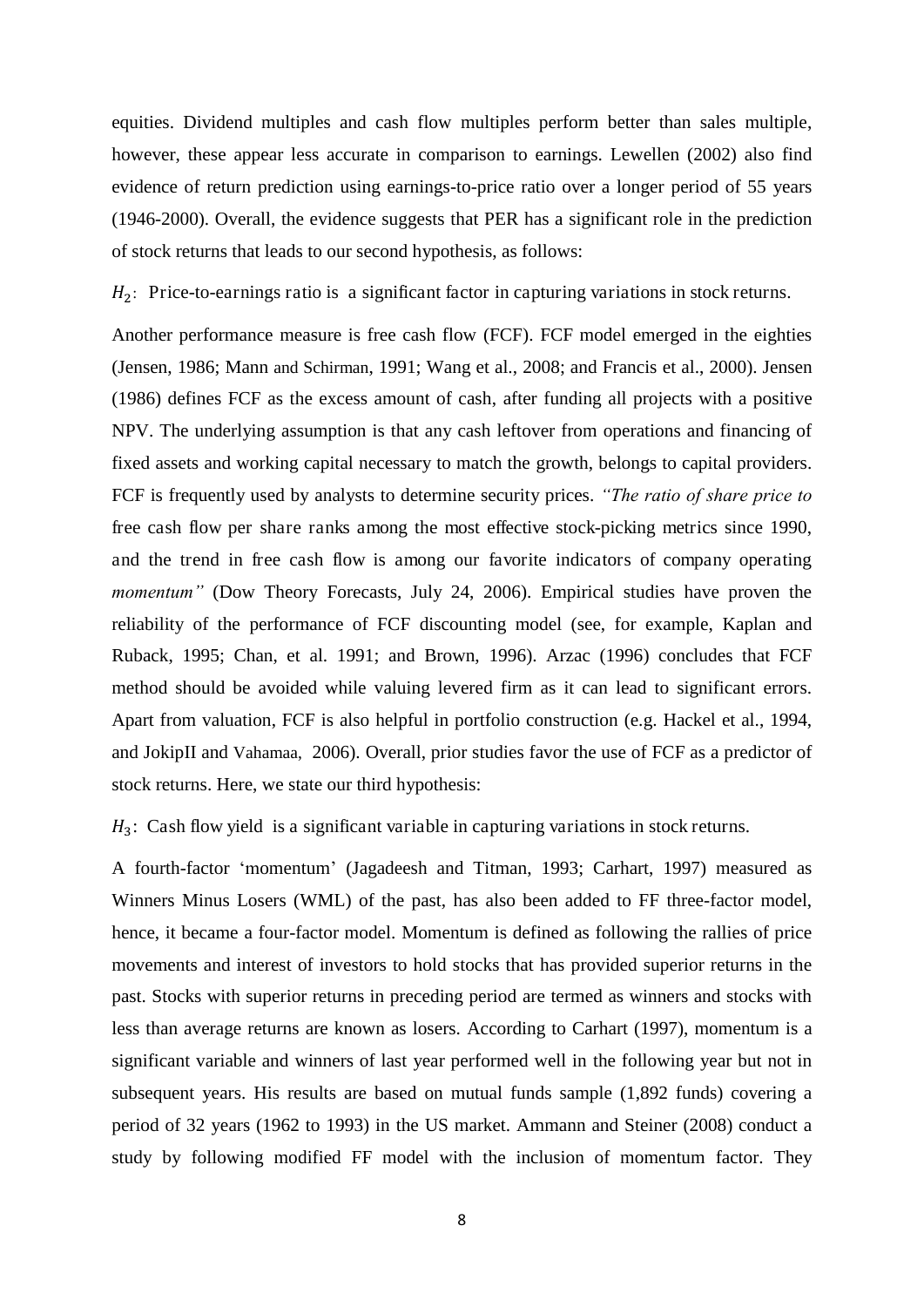document that size, value, and momentum explain stock-return variations in Swiss market during their sample period. Demir et al. (2004) document the impact of momentum, size, and liquidity and conclude that momentum is the most significant factor for Australian Stock Exchange during 1990 to 2001. Artmann et al. (2012), using a large sample of German stock market covering a period of 1963-2006, document superiority of Carhart (1997) four-factor model over FF three-factor model. They also show that earnings-to-price based four-factor, by excluding size factor, perform slightly better. Following these studies, we propose our fourth hypothesis as follows:

 $H_4$ : Momentum has a significant impact on security pricing and variation in stock returns of *Shari'a compliant securities.*

In Pakistani context, a study on fundamentals conducted by Irfan and Nishat (2002) is worth mentioning. Their study covers 20-year period using annual data of all consistently listed companies. They use dividend yield, earnings volatility, payout ratio, size, leverage, and growth in assets as explanatories of return volatility. Their results are different in pre- and post-1991 reform eras. During pre-1991 period, fundamental factors appear more significant than in they are the post-1991 period. Four factors consisting of payout ratio, size, leverage, and dividend yield are found significant. Iqbal and Brooks (2007) also test CAPM and FF three-factor model on firms listed on KSE. They find size and book to market to be significant using daily data only, and insignificant using monthly and weekly data.

In the context of an Islamic capital market, Hassan et al. (2010) examine Malaysian Islamic unit trust funds through application of Carhart four-factor model and document similarity in Islamic and conventional securities as far as risk-return relation is concerned. In another study, Hassan and Girard (2011) document risk-reward relationship of Dow Jones Islamic Index, through application of Carhart four-factor model and find no difference between Islamic and conventional stock indexes. Hayat and Kraeussl (2011) study global data covering 145 Islamic equity funds over nine years period [2000-2009] using CAPM and conclude that Islamic equity funds underperform conventional funds as well as Islamic benchmarks.

Hakim and Rashidian (2004) examine Dow Jones Islamic index through application of CAPM and document that Islamic index is competitive to the world stock market index, however, it underperforms in comparison with Green index. Yusof and Majid (2007) examine Malaysian market through application of GARCH (1,1) and show that interest rate volatility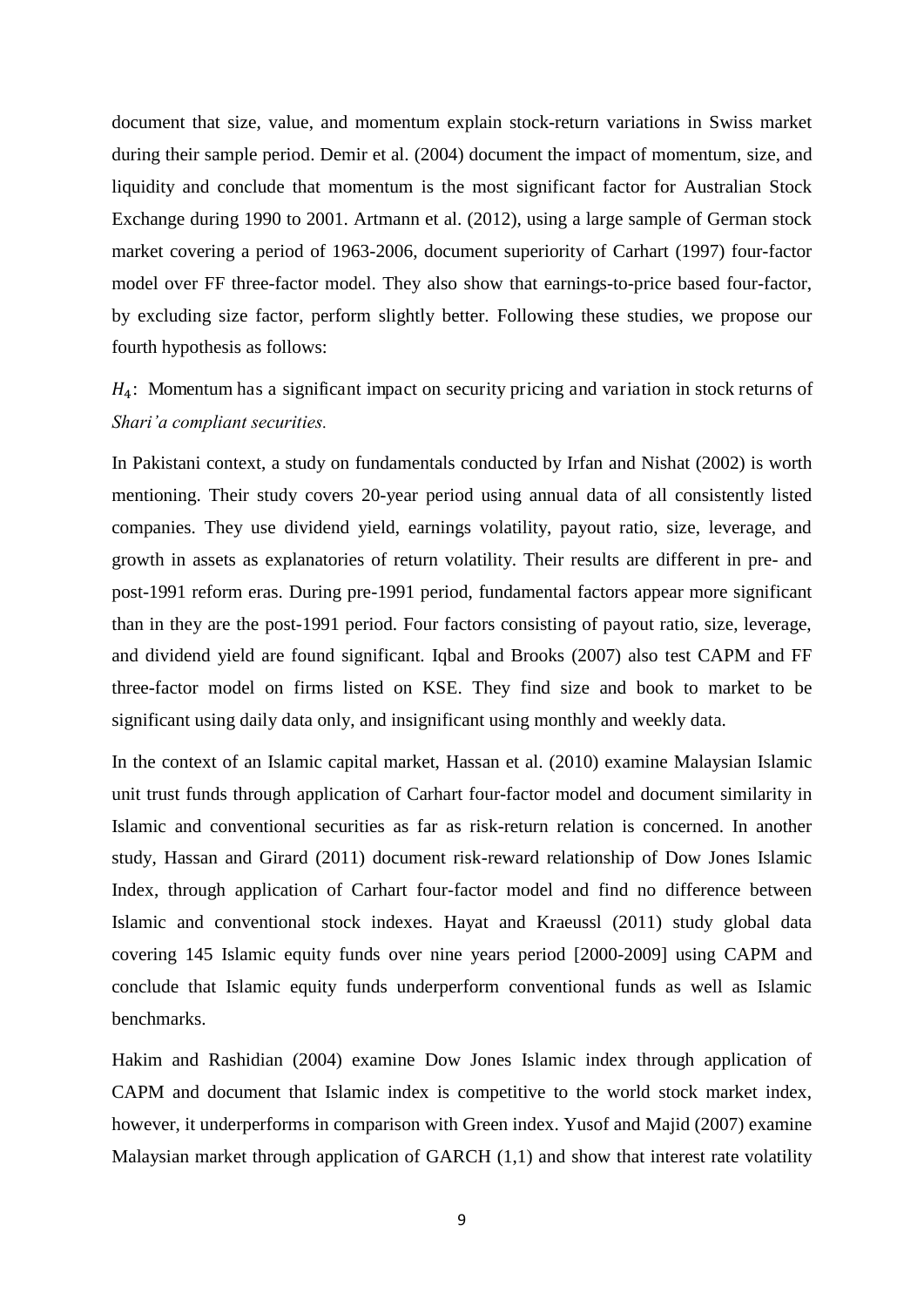affects conventional markets but not Islamic stock markets. Hassan et al. (2005) use CAPM, FF three-factor and Carhart four-factor models on Dow Jones Islamic Index and document that there is no difference in the financial performance between Islamic and conventional indexes.

To summarize, prior evidence suggests that the application of CAPM, along with its anomalies, still has a prime place in asset pricing literature. A mixture of firm-level variables and market-based factors, as used in FF (1992) and modified in Carhart (1997), appear more appropriate and feasible with higher explanatory power. Subsequent studies added more variables to FF model (e.g. momentum, liquidity, industry index, etc.), however the search for a unanimous asset pricing model either based on firm level and/or market level variables, is still on-going.

In sum, a gap exists in the literature as for *Shari'a* compliant securities' returns explanation is concerned. To the best of our knowledge, research on the valuation of assets through a combination of fundamental financial factors and macroeconomic variables on *Shari'a* compliant sample has not been done on KSE, Pakistan.

#### **III. Institutional Settings**

 $\overline{a}$ 

Prior to the merger in 2016, the stock markets in Pakistan consisted of three stock exchanges i.e. Karachi Stock Exchange-KSE (the main national market established in 1947), Lahore Stock Exchange-LSE (established in 1970), and Islamabad Stock Exchange-ISE (established in 1989). These capital markets are regulated by Securities and Exchange Commission of Pakistan (SECP) which was established in 1997 (earlier, it was known as Corporate Law Authority). Although, 1960s is known for industrialization in Pakistan and the number of listed companies rose to 318 by 1971 (Qayyum and Kemal, 2006), however, this momentum did not last long and in 1970s the then government started and completed mass nationalization. The nationalization policy was reversed in the late 1980s and a privatization programme was initiated. In the early 1990s, capital maket reforms were introduced, which resulted in a steady progress in the private sector and the number of companies listed on KSE rose to 542. KSE was ranked third after Argentina and Columbia in 1991 (Qayyum and Kemal, 2006)<sup>4</sup>. In the first decade of 21st century, KSE displayed a tremendous preogress

<sup>4</sup> Qayyum and Kemal (2006) document that due to reforms market opened for international investors; repatriation of investment proceeds was allowed; the economy was deregulated; establishment of commercial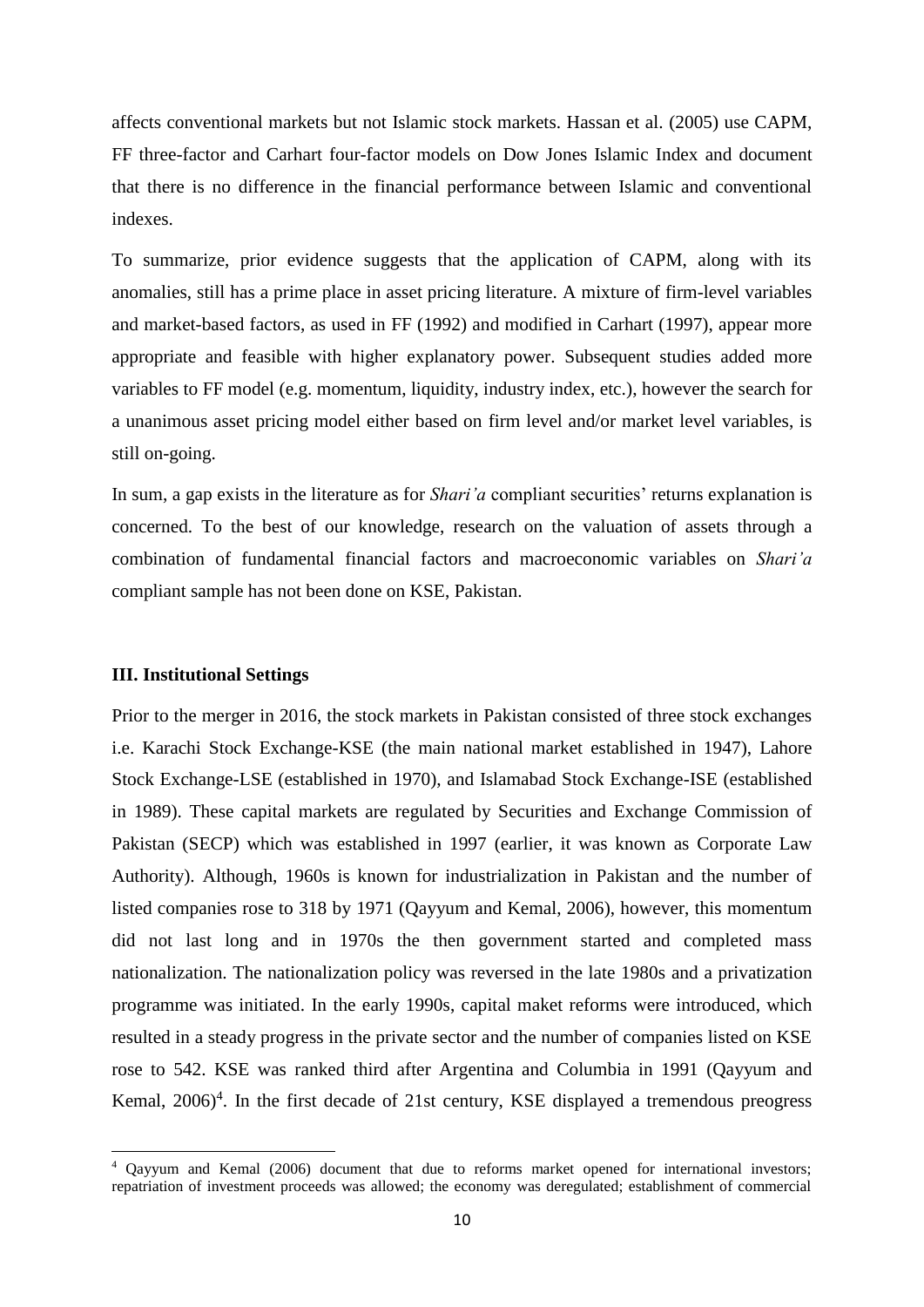and was declared the best-performing stock exchange in 2002 by "Business week"<sup>5</sup> and Asia's 3<sup>rd</sup> best performing equity market in 2016 by "Bloomberg"<sup>6</sup>. Following liberalization and reforms, KSE-100 index showed significant upward movement. Figure-1 shows trends in KSE-100 Index during the study period (2001-10). As at January  $1<sup>st</sup>$  2001, index value was 1,462, which peaked at 15,125 on March  $3<sup>rd</sup>$  2008; declined to 7,202 on April 1<sup>st</sup> 2009; and reached 12,359 on January  $3<sup>rd</sup>$  2011, displaying an average annual growth of about 33%.



#### Figure-1 Trends in KSE-100 Index [2001-10]

Islamic banking and finance industry has been expanding worldwide with a promising future, given the customer base in billions. According to an estimate, *Shari'a* compliant assets have grown at about 16% per annum from 2007-onward and are expected to cross a healthy figure of US\$5 trillion by 2020 (GIFR-2015). Geographically, Islamic financial system has been growing in Muslim-majority countries (with the exception of the UK) from the Far East to North-West Africa with the Middle Eastern region being the center of modern Islamic financial landscape. Based on market segmentation, banking dominates with more than 70% share, followed by capital market investment in equity and Sukuk. There are more than 1000 Islamic funds operating worldwide, with a volume of assets under their management amounting to US\$60 billion. According to Ernst and Young (2014), the potential in this sector is about US\$500 billion.

In Pakistan, Islamic financial services expanded nationwide and by the end of September 2016, the number of Islamic Banking Institutions (IBIs) reached 22 with the branch network

banks in the private sector was allowed; foreign exchange market liberalized; and opening and maintenance of foreign currency accounts was allowed.

<sup>5</sup> <http://lse.com.pk/#/LSE/History.aspx>accessed on 28/05/2014.

<sup>6</sup> <https://www.bloomberg.com/news/articles/2016-12-28/here-are-the-best-and-worst-performing-assets-of-2016> accessed on March 30, 2017.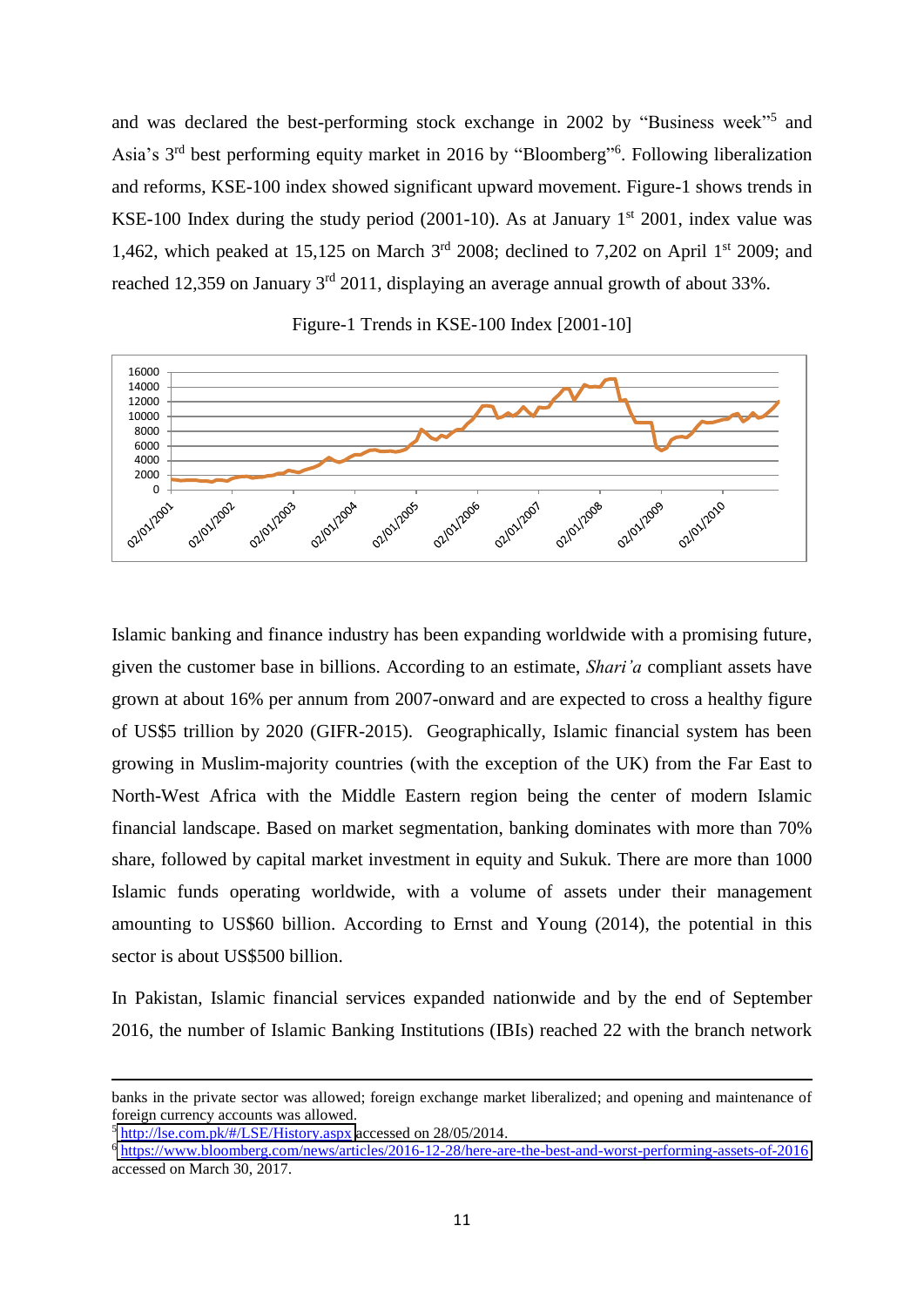of 2,266. Total assets of Islamic banking industry amounted to PKR1,788 billion (US\$18 billion approximately) covering almost 12% of domestic market share whereas Islamic finance grew at 28% per annum during 2008-13 (SBP, 2016).

For Islamic financial industry, deposit collection is not as difficult as is financing and investments in business and industry. The investment avenues are limited for IFIs due to *Shari'a* compliance restrictions as compared to those for conventional financial institutions. For example, conventional interest based bonds, leasing and insurance companies' certificates, and government securities are not in line with Islamic financial system. However investment in equities, which are primarily profit-and-loss-sharing-based and fall within *Shari'a* compliant investment universe, is allowed.

The capital market is one of the major source of channeling funds from savers to borrowers. According to AAOIFI-2010 [*Shari'a* standard # 12, 17, 20 and 21], with the exception a few activities of financial markets (including preference shares, tmattu' shares, purchase of shares through interest-based loans, margin sale, short selling, lending of shares, application of Salam contract, futures, options, swapping, renting of shares and trading of interest based bonds etc.), its operations are in line with *Shari'a* teachings. Nonetheless, Islamic finance is growing in the capital markets in the form of Islamic indexes, Sukuks and mutual funds. In fact, only those companies qualify for investment by Islamic finance organizations which follow *Shari'a* compliant character in their operations as well as finances. Ideally, two major features of *Shari'a* compliance [(i) interest free finances and (ii) Halal (permitted by Islam)] are required in their entirety. However, keeping in view the existing business environment, expectation of complete adherence to these features by an equity security may seem improbable, hence Ulema (clerics of Islam) have agreed to accept a minor deviation, i.e. the income generated through Haram (non-permissible) sources should be donated for charitable purposes only.

To address the issue of investment in marketable equities (which are primarily based on profit and loss sharing principle), *Shari'a* screening filters have been developed and there are dozens of Islamic Indexes operating worldwide (such as DJIM, FTSE, S&P, MSCI, HSBC, Ameri, BID, Azzad, Nasdaq and KMI). There exist differences in filtering criteria of these indexes and it is quite possible that a company is *Shari'a* compliant under one index and not under the other(s) (see, Derigs and Marzban, 2008).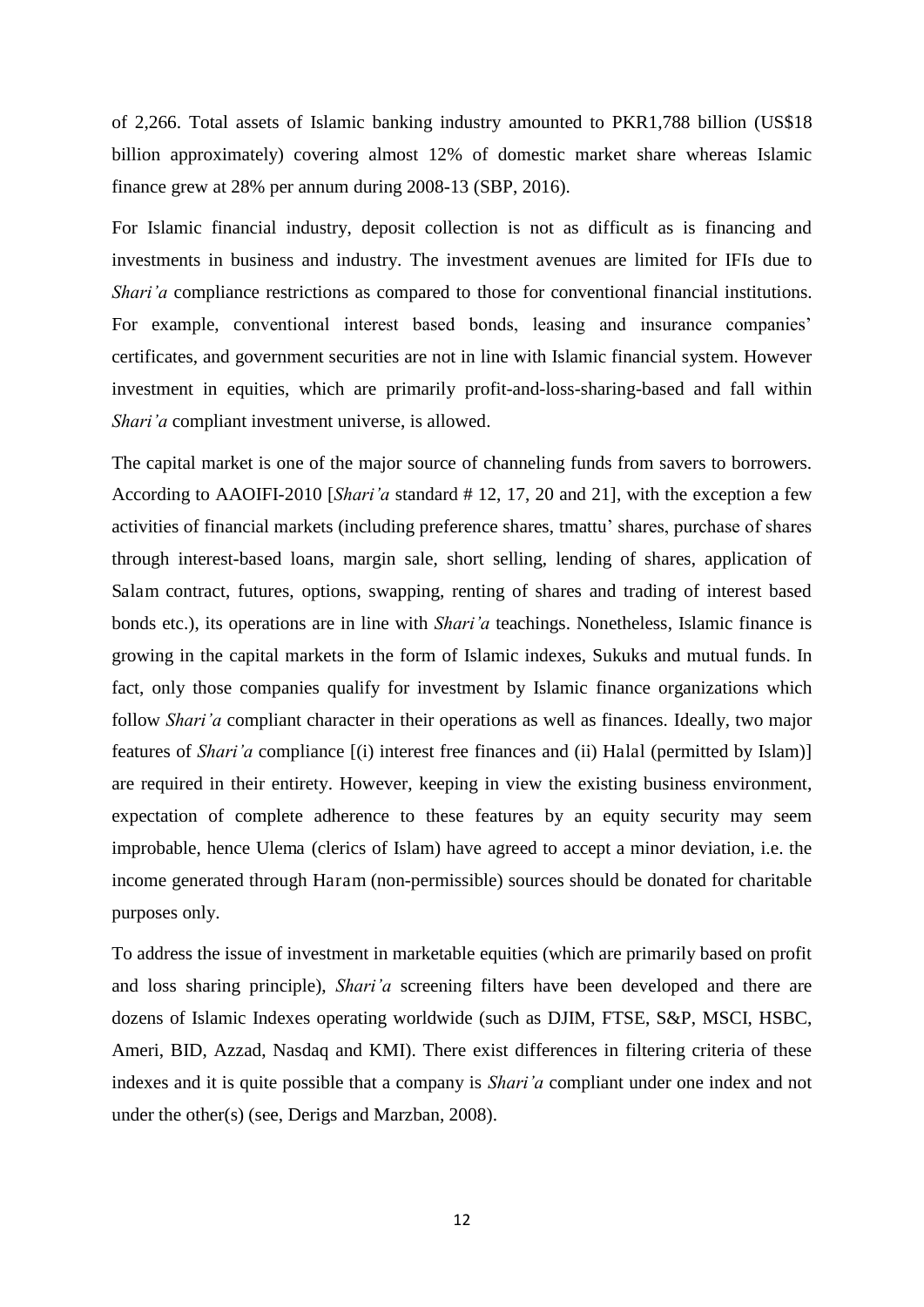In Pakistan Al-Meezan Investment Management Ltd (AIML), a subsidiary of a leading IFI (Meezan Bank) took the initiative and started screening of KSE-listed securities through *Shari'a* compliance filters and developed KSE-Meezan Index (KMI-30). Test of *Shari'a* compliance of stocks is done under the guidance of qualified and reputed *Shari'a* experts. A security, to be "*Shari'a* compliant" based on KMI criteria, must meet all of the six key tests (KMI-2008). AIML and KSE, through mutual collaboration, launched KSE Meezan Index (KMI-30) in 2008, which serves as a benchmark for *Shari'a* compliant investment portfolios. The index is updated and recomposed in May and November of every year on the basis of December and June positions of companies, respectively. Development of Islamic index in Pakistan led to incorporation of Islamic mutual funds and by the end of June 2016, more than 80 funds including equity and money market, with an asset volume of PKR158 billion, covering 33% of market share, have been operating in Pakistan (MUFAP-2016). With the introduction of screening of *Shari'a* compliant securities listed on KSE, investment opportunities for Islamic financial industry have improved and one can expect further growth in investments and liquidity of IFIs in Pakistan.

#### **IV. Research Methodology**

Our sample consists of all 97 non-financial companies screened by *Shari'a* experts of Al-Meezan Investment Management Ltd. (AIML) as at December 31, 2009. All Securities forming KMI-30, being part of KSE-100 Index, are included of our sample. Security prices are taken from Datastream and for any missing price data, we consult KSE website and ksestocks.com. Following FF (1992), ten years monthly data from 2001 to 2010 is used to test the impact of selected variables on security prices. Firm-specific variables are taken directly from annual financial reports of companies, available online through State Bank of Pakistan (SBP) website. We use risk-free rate from National Savings Regular Income Certificates (RIC) issued to the public by the Government of Pakistan. Although the risk-free rate (RFR) is not appropriate (theoretically) for valuation of *Shari'a* compliant companies, however, differences in intercepts documented by Hanif et al. (2016) are negligible between the proxies of RFR and inflation rate. Monthly stock prices of sample firms are converted into monthly returns by using the following equation:

$$
R_t = \ln \left( P_t / P_{t-1} \right) \tag{1}
$$

*ln* is natural log;  $R_t$  is return in month t; and  $P_t$  ( $P_{t-1}$ ) is the share price in month t ( t – 1). For each company, size (market price times number of shares), B/M (book-to-market ratio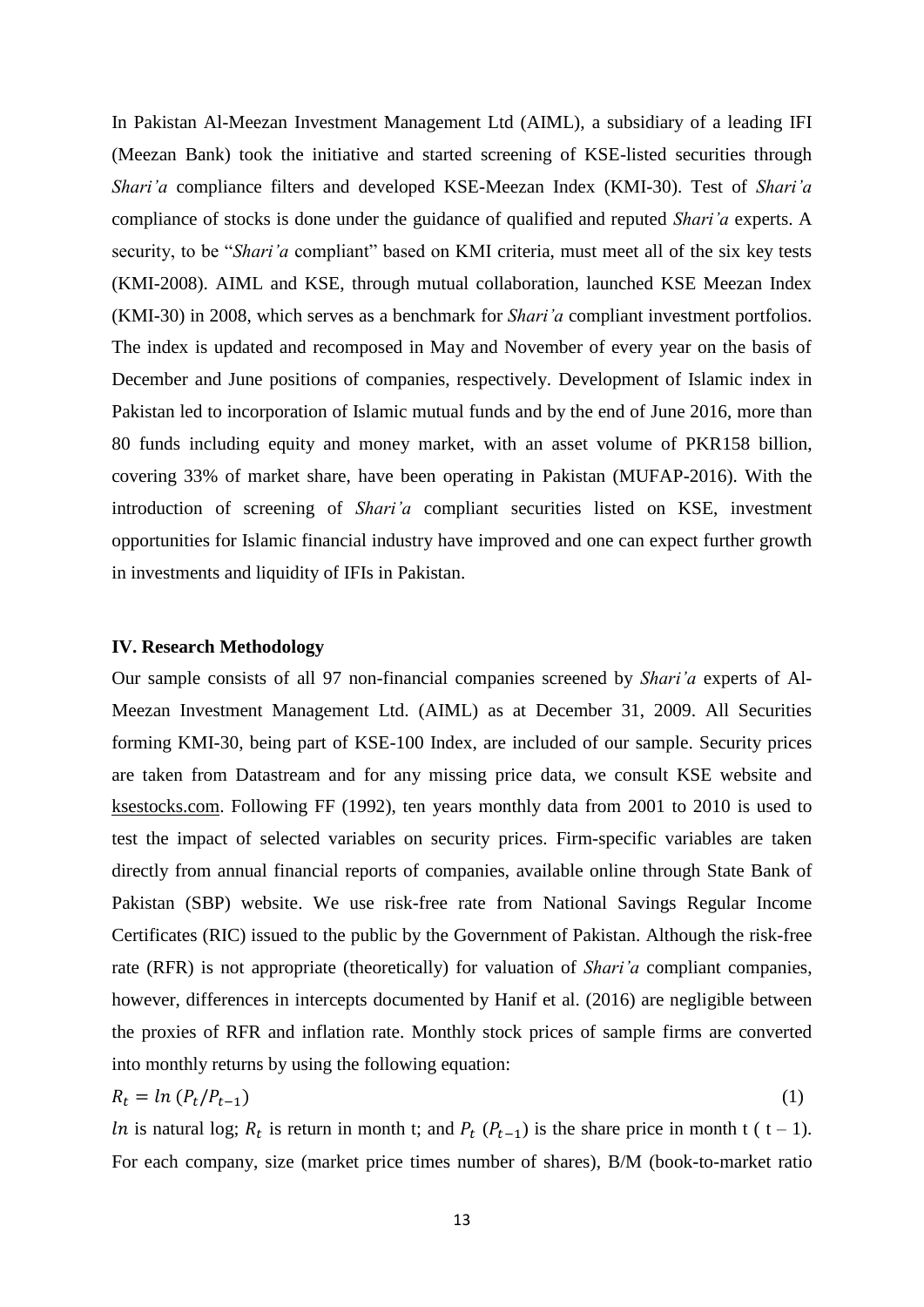measured as book value divided by market value per share), PER (price-to-earnings ratio measured as market price divided by earnings per share), and CFY (cash flow yield calculated as cash flow divided by market price) are determined using figures from annual financial reports.

As a first step, in the multifactor analysis, this study follows FF (1992), whereby companies are distributed into six portfolios, sorted by size and book to market<sup>7</sup>. This study uses the market values as at 31 December from year t-1 in order to sort the portfolios on size. Every year, average returns of companies are sorted on the basis of the previous year's market value of equity. Companies are divided into two groups as big and small on the basis of median market value. Companies with larger (smaller) than median market value are classified as big (small) companies' portfolio. Simultaneously, all sample companies are distributed into three groups (high, medium, and low) based on the book to market value (B/M) as in FF (1992). Thus six portfolios are formulated based on the intersection of two size (Big or Small) based and three B/M equity based groups. These are BH (Big-High), BM (Big-Medium), BL (Big-Low) and SH (Small-High), SM (Small-Medium), SL (Small-Low) portfolios. We calculate size premium SMB (small minus big) as  $SMB = 1/3$  [(SH + SM + SL) – (BH + BM + BL)] and value premium HML (high minus low based on B/M) as  $HML = \frac{1}{2}$  [(SH + BH) – (SL + BL)].

In the second phase of the study, FF model is extended by including PER (price–to-earnings ratio) and momentum factors, as follows. Five independent variables consisting of market risk premium (MRP), PER, size, B/M and momentum factors are included in a single regression to check the explanatory power as well as the significance of the variables. To calculate MRP, we deduct risk-free return  $(R_f)$  from average monthly returns of market portfolio  $(R_m)$ , proxied by KSE-100 Index. In order to obtain SMB, FF procedure is followed. For HML, we use Ammann and Steiner (2008) methodology in which the sample is divided into two parts as high and low based on median B/M ratio. Low minus high (LMH) PER is also calculated by dividing firms into two groups: low PER and high PER based on previous year's PER. The momentum (winners minus losers - WML) variable is used to account for market noise, first identified by Jagdeesh and Titman (1993) and later used in Carhart (1997) and Ammann and Steiner (2008). Finally, FF three factors and modified FF by including PER, CFY (Cash Flow Yield) and momentum are tested. In summary, we test following four models:

<sup>&</sup>lt;sup>7</sup> This study could not follow Davis et al. (2000) methodology, whereby companies were distributed in nine portfolios, due to small number of companies.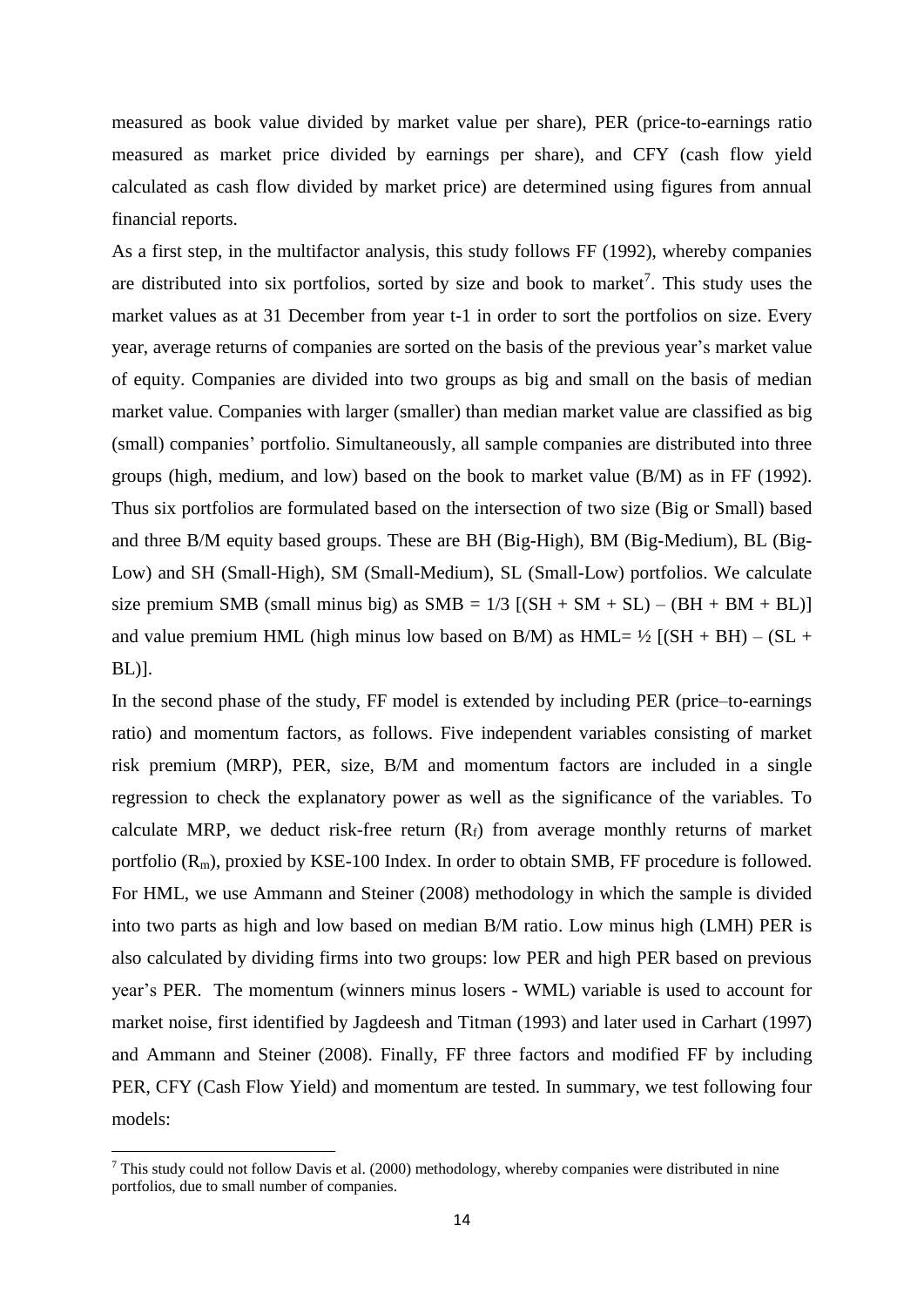i. Fama-French three-factor model,

$$
R_p - R_f = a + b_m(R_m - R_f) + b_s \, \mathcal{S}MB + b_h \, \mathcal{H}ML + \varepsilon \tag{2}
$$

ii. Addition of price-to-earnings ratio (PER) factor to FF model,

$$
R_p - R_f = a + b_m \left( R_m - R_f \right) + b_s \, SMB + b_h HML + b_p LMHPER + \varepsilon \tag{3}
$$

iii. Addition of cash flow yield (CFY) to the model,

$$
R_p - R_f = a + b_m (R_m - R_f) + b_s \, SMB + b_h HML + b_p LMHPER + b_f HMLCF + \varepsilon \tag{4}
$$

iv. Elimination of CFY and inclusion of winners-minus-losers momentum factor (WML),

$$
R_p - R_f = a + b_m (R_m - R_f) + b_s \, \text{SMB} + b_h \, \text{HML} + b_p \, \text{LMHPER} + b_w \, \text{WML} + \varepsilon \tag{5}
$$

where  $R_p$  is average return of sample firms,  $R_f$  is risk-free rate,  $b_m$  is beta of market risk premium (MRP) and  $R_m$  is market returns,  $\varepsilon$  is error term assuming zero mean,  $\alpha$  is intercept,  $b_s$  is beta of returns of small-minus-big (SMB) firms;  $b_h$  is beta of returns of high-minus-low B/M (HML) firms;  $b_p$  is beta of low-minus-high PER (LMH) firms;  $b_f$  is beta of high-minus-low CFY (HML) firms;  $b_w$  is beta of winners-minus-losers (WML) risk premium.

#### **V. Results and Discussions**

**Here we report descriptive statistics, trends in series, multicollinearity, and regression results. In our sample, about 71% companies have financial year end (FYE) in June, 20% in December, while 7% and 2% in September and March respectively. We start our analysis in January of each year which means 80% companies have accounting data available to investors, while for remaining 20% companies with FYE in December, the summary figures start to reach the market in January. Nevertheless, for 80% companies from our sample, detailed accounting data in the form of annual reports would have been available to investors<sup>8</sup> . Our analysis starts with a gap of six months after the FYE for 73% companies and in the fourth month or longer for 80% companies.**1. Yearly Distribution of Companies

| Portfolio/years | 2001 | 2002 | 2003 | 2004 | 2005 | 2006 | 2007 | 2008 | 2009 | 2010 | Average |
|-----------------|------|------|------|------|------|------|------|------|------|------|---------|
| SH              | 16   | 16   | 19   | 19   | 21   | 23   | 21   | 23   | 20   | 22   | 20      |
| BH              | 07   | 08   | 06   | 08   | 06   | 05   | 07   | 05   | 08   | 07   | 07      |
| <b>SM</b>       | 14   | 14   | 14   | 16   | 15   | 16   | 18   | 14   | 17   | 20   | 16      |
| <b>BM</b>       | 17   | 18   | 20   | 18   | 20   | 20   | 19   | 23   | 21   | 19   | 20      |
| <b>SL</b>       | 08   | 10   | 08   | 09   | 08   | 08   | 08   | 10   | 12   | 05   | 08      |
| <b>BL</b>       | 16   | 14   | 18   | 18   | 19   | 20   | 20   | 18   | 17   | 24   | 18      |
| Total           | 78   | 80   | 85   | 88   | 89   | 92   | 93   | 93   | 95   | 97   | 80      |

Table-1. Number of companies selected in portfolios across 2001-10

<sup>8</sup> Average holding of AGM was taken 107 days after closing in 2009.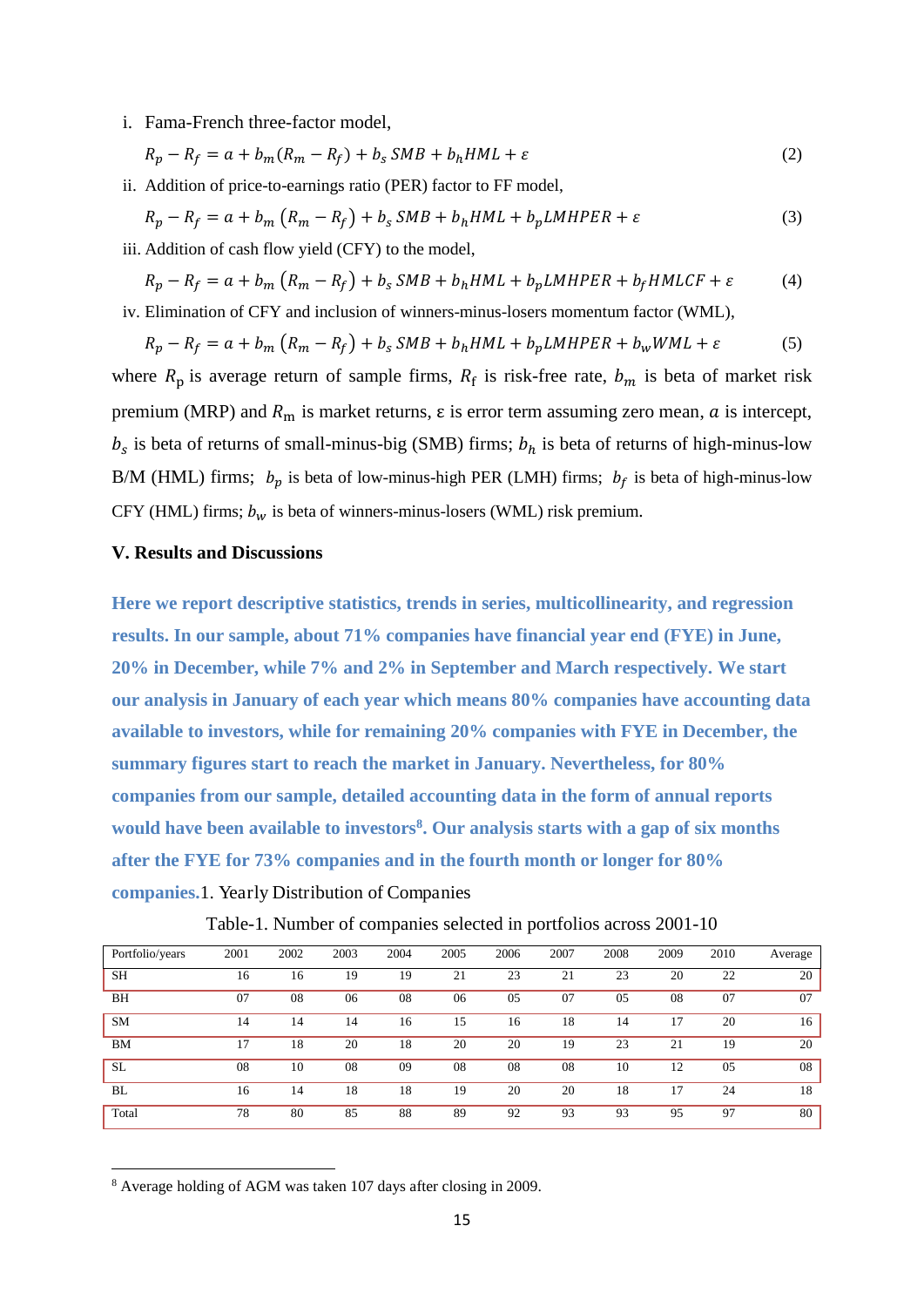SH is a portfolio of small companies based on size with high book to market ratio, BH is a portfolio of big companies based on size with high book to market ratio, SM is a portfolio of small companies based on size with medium book to market ratio, BM is a portfolio of big companies based on size with medium book to market ratio, SL is a portfolio of small companies based on size with low book to market ratio, BL is a portfolio of big companies based on size with low book to market ratio.

Table-1 presents the number of companies included in each portfolio across the sample period. The number of companies show an increase over the sample period from 78 to 97, a difference of 19, leading to an average annual increase of two companies. The number of companies in Small-High (SH) portfolio is more than double of Big-High (BH) portfolio throughout the sample period, likewise, the opposite is true for Small-Low (SL) and Big-Low (BL) portfolios, where BL being the dominant portfolio across the sample years. In case of Big-Medium (BM) and Small-Medium (SM) portfolios, there is not much difference in the number of companies.

#### 2. Descriptive statistics and trends

Table-2 presents descriptive statistics while Figure-2 presents trends in returns of different portfolios. As per table, average monthly excess return  $(R_p-R_f)$  of our sample firms is 0.40% while MRP  $(R_m-R_f)$  is 1%, with standard deviations of 7% and 9%, respectively. The variation in sample firms' excess returns is much higher than that in the MRP as depicted by coefficient of variation (CV). Of all the variables, most of the variation is found in SMB, followed by sample firms' excess returns and MRP. WML portfolio appear to be least volatile. Trends in returns series appear almost close to normality.

| Variable        | $Rp-RF$  | <b>MRP</b> | HML(B/M0 | <b>SMB</b> | LMH(PER) | HML(CF) | WML   |
|-----------------|----------|------------|----------|------------|----------|---------|-------|
| Mean            | 0.004    | 0.012      | 0.009    | 0.003      | 0.006    | 0.014   | 0.060 |
| Median          | 0.002    | 0.014      | 0.001    | 0.001      | 0.001    | 0.015   | 0.053 |
| St. Deviation   | 0.065    | 0.089      | 0.037    | 0.052      | 0.039    | 0.031   | 0.056 |
| Coef. Variation | 16.186   | 7.384      | 4.293    | 16.838     | 6.696    | 2.205   | 0.941 |
| Kurtosis        | 0.963    | 6.994      | 0.857    | 4.829      | 3.411    | 0.852   | 5.013 |
| <b>Skewness</b> | $-0.680$ | $-1.545$   | 0.639    | 0.784      | 0.806    | 0.318   | 1.359 |

Table-2. Descriptive statistics of series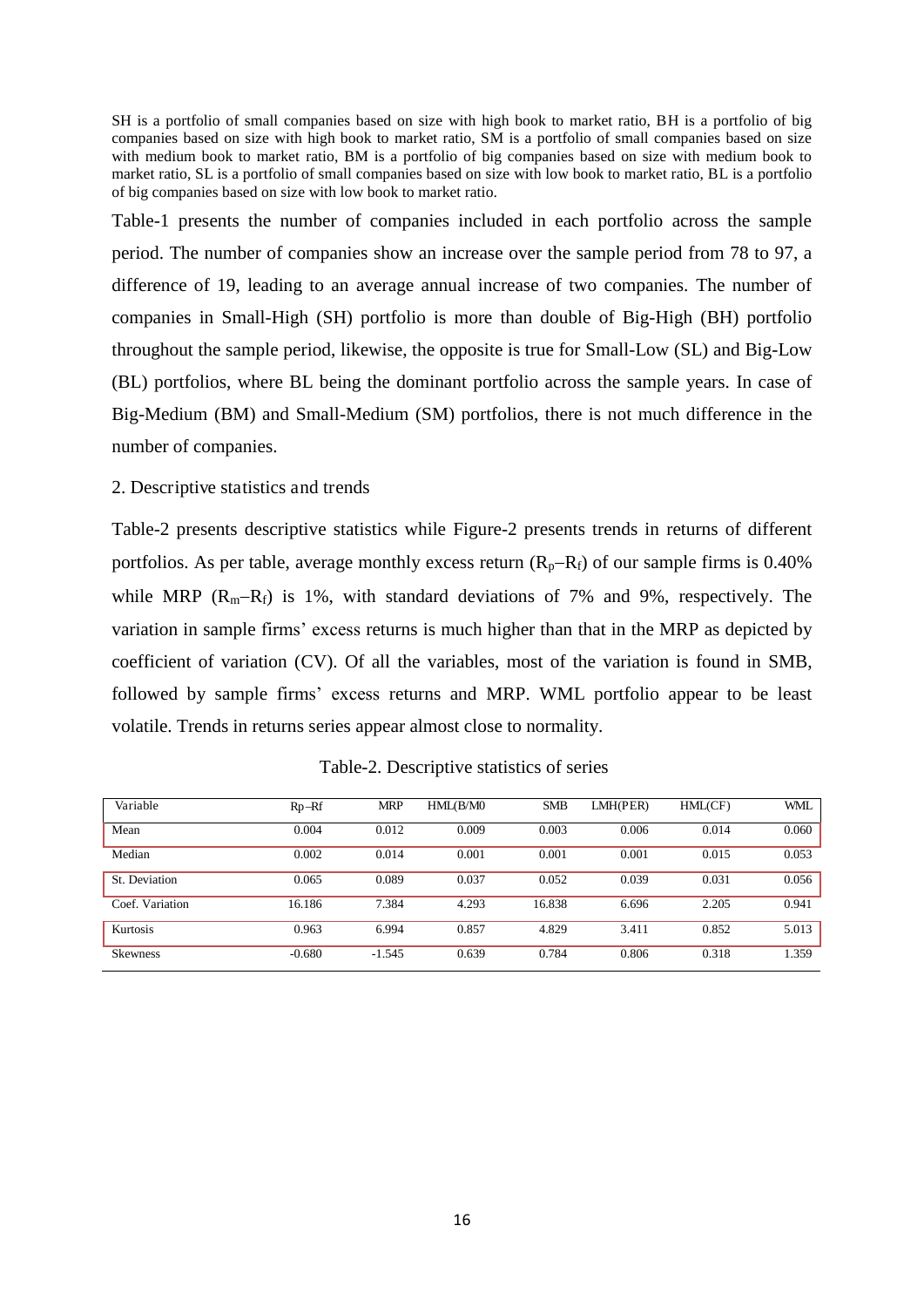



#### 3. Multicollinearity

We also test for multicollinearity given the nature of variables. We calculate correlations, as presented in Table-3, across independent variables. Results show that the highest positive correlation (0.63) is between B/M (HML) and PER (LMH); a high negative correlation between MRP and SMB (-0.62); and WML has least correlation with other variables. No pair of variables depict abnormal correlation, hence all variables can be used in the same model. We formally investigate the existence of multicollinearity between B/M (HML) and PER (LMH) as well as SMB and MRP, by calculation of tolerance (TOL). TOL values of 0.63 and 0.60 clearly indicate trivial multicollinearity problem.

| Description | <b>MRP</b> | HML(B/M) | <b>SMB</b> | LMH(PER) | HML(CFY) | <b>WML</b> |
|-------------|------------|----------|------------|----------|----------|------------|
| <b>MRP</b>  | 1.000      |          |            |          |          |            |
| HML(B/M)    | 0.089      | 1.000    |            |          |          |            |
| <b>SMB</b>  | $-0.616$   | 0.040    | 1.000      |          |          |            |
| LMH(PER)    | 0.173      | 0.636    | $-0.136$   | 1.000    |          |            |
| HML(CFY)    | $-0.291$   | 0.235    | 0.123      | 0.298    | 1.000    |            |
| <b>WML</b>  | $-0.023$   | $-0.161$ | $-0.020$   | 0.036    | $-0.108$ | 1.000      |

Table-3. Multi-colinearity among independent variables

#### 4. Fama-French Three-Factor Model

Regression results of FF three-factor model (six portfolios and whole sample) are presented in Table 4. The number of firm range from 16 to 23 with an average of 20 in SH portfolio, one of the largest in terms of number of companies. SH has companies which are small and have high B/M ratio. Explanatory power of the variables for this portfolio turned out to be 68% with a significant F-stat of 86 (0.00) and Durbin-Watson (DW) stat of 1.76. Alpha value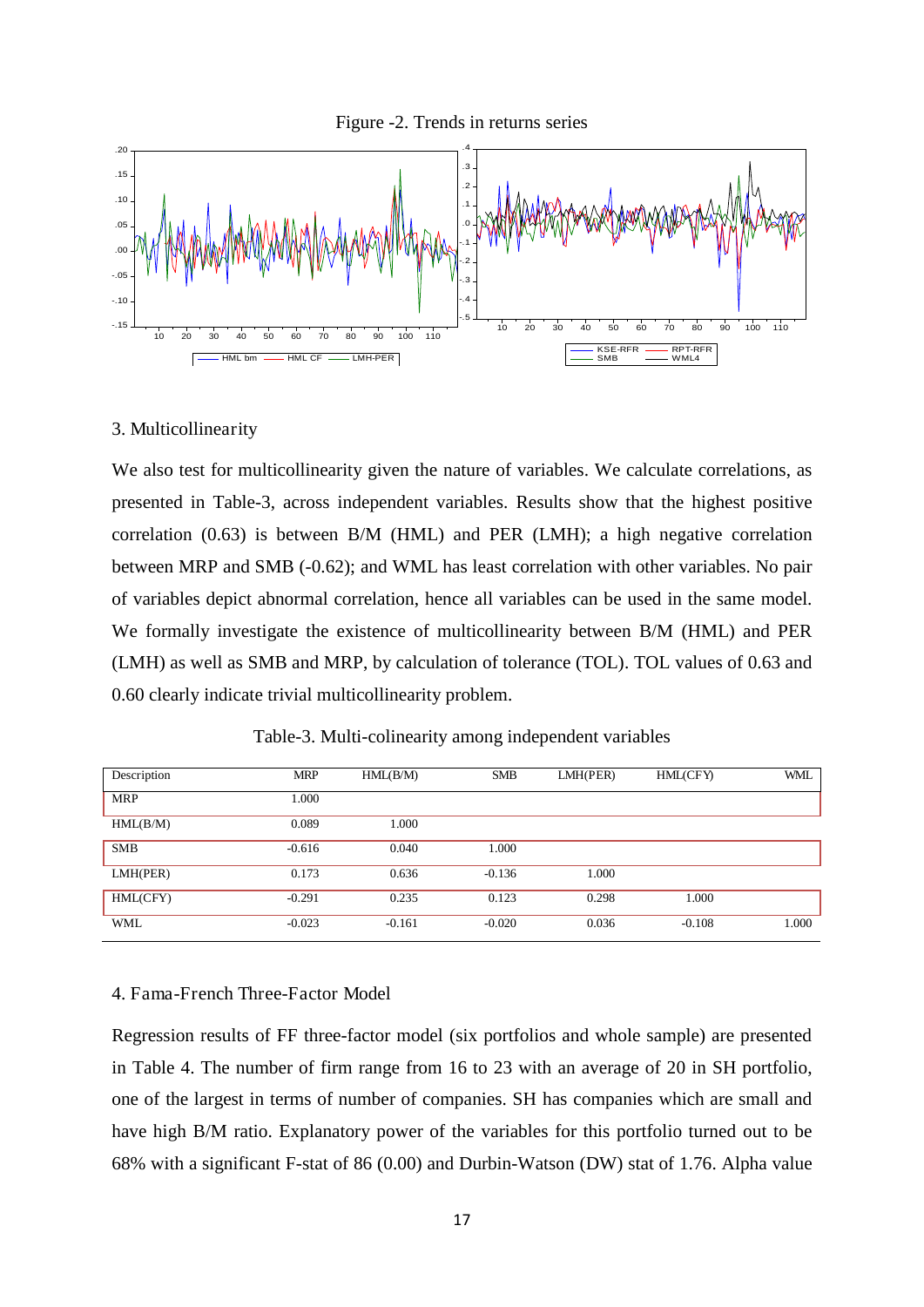is -0.3% per month, though statistically insignificant. The coefficient of SMB is (90%) followed by MRP (70%) and HML (67%) with significant t-values at 1% level. Hence, as for SH portfolio is concerned, the FF three-factor model is appropriate and explains about  $2/3<sup>rd</sup>$ variation in cross section of stock returns. In case of BH, the number of companies range from 5 to 8 with an average of 7 firms, a relatively smaller portfolio during the sample period. BH includes firms which are big on the basis of size with high B/M ratio. Collective explanatory power, 82% with a significant F-stat of 187 (0.00) and a healthy DW-stat of 2.28, of independent variables is better than that of any other portfolio, and only 18% variation is left unexplained during the period under review. Although intercept emerge as -0.6% per month, though, statistically insignificant. The beta coefficients of MRP is 82%, followed by HML (64%), with a negative coefficient (-38%) for SMB. All coefficients of independent variables are statistically significant at 1% level. Hence for BH portfolio, more than  $4/5<sup>th</sup>$  of stock returns variations are explained by FF three-factor model.

SM is a moderate portfolio with number of companies ranging from 14-20 with an average of 16 firms across the study period. Collective explanatory power of the model is 57% with a significant F-stat of 53 (0.00) and a high DW-stat of 2.35; however explanatory power is less than any of the other portfolios. The beta coefficient of SMB is 91%, followed by MRP (67%), and HML (43%). All coefficients are statistically significant at 1% level, however the overall explanatory power is less than expected. Intercept value is -0.9% (per month) and is statistically significant at 5% level. In BM portfolio, the number of companies range from 17- 23 with an average of 20 firms across the study period. BM portfolio contains companies which are big on the basis of size and fall in middle as for B/M is concerned. Overall, explanatory power of 78% for independent variables is high with a significant F-stat of 139 (0.00) and DW-stat of more than 2.0. Intercept value is -0.6% per month, however statistically insignificant. Individual beta coefficients are led by MRP (76%), followed by HML (20%), both statistically significant at 1%. However, SMB is negative with beta coefficient of -6%, though statistically insignificant. Hence, we can conclude that for BM portfolio, only two factors are significant in explaining the cross section of stock return variations i.e. market risk premium (MRP) and book to market (B/M) ratio.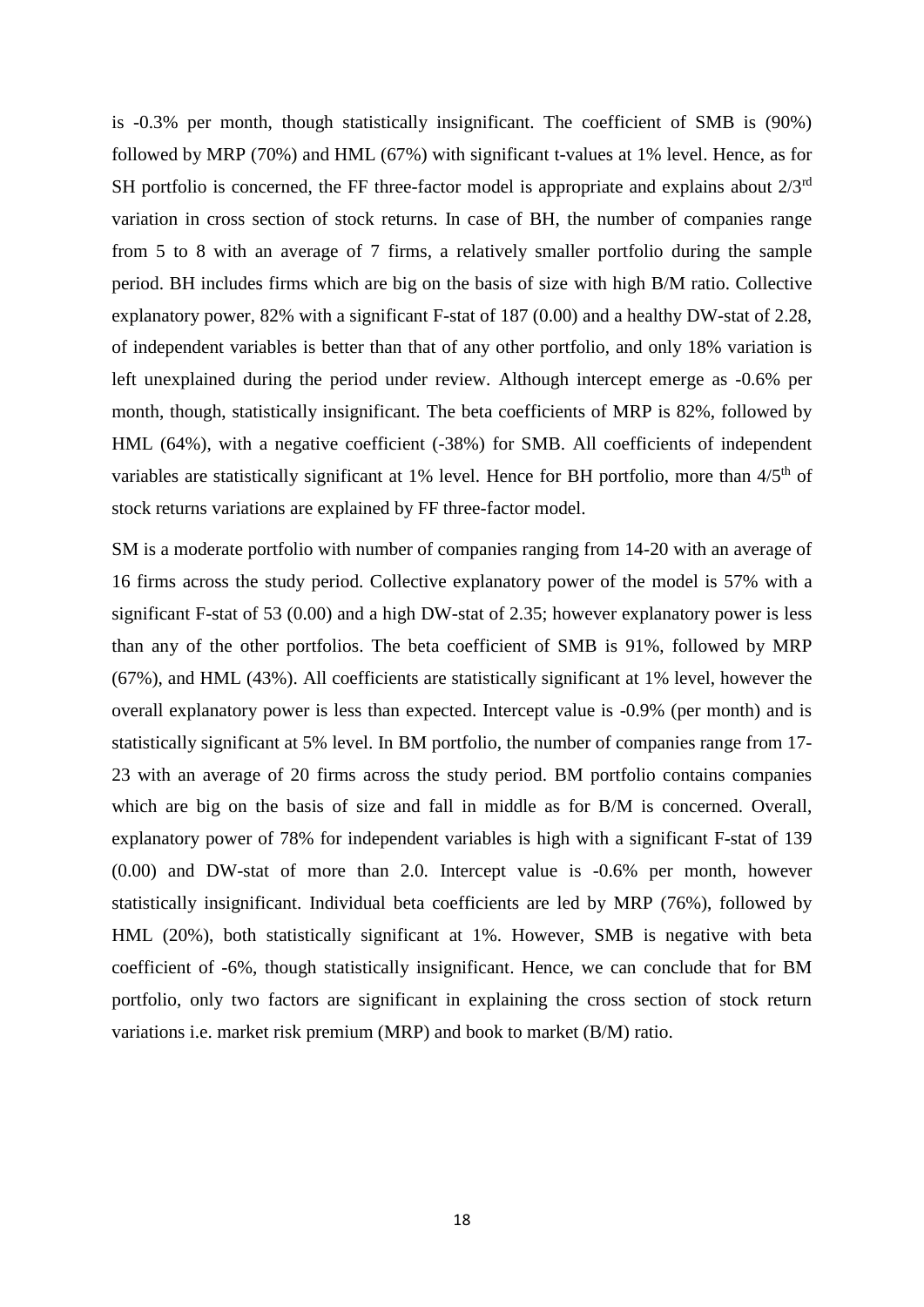| <b>Description</b> | SH        | BH        | <b>SM</b>  | BM        | <b>SL</b> | BL        | <b>Sample</b> |
|--------------------|-----------|-----------|------------|-----------|-----------|-----------|---------------|
| Average No of      | 20        | 07        | 16         | 20        | 08        | 18        | 80            |
| Companies          |           |           |            |           |           |           |               |
|                    |           |           |            |           |           |           |               |
| R Square           | 0.689     | 0.828     | 0.576      | 0.782     | 0.590     | 0.706     | 0.757         |
| Adj.R Squar        | 0.681     | 0.824     | 0.565      | 0.776     | 0.579     | 0.699     | 0.751         |
| F-stat             | 85.99     | 187.31    | 52.62      | 139.06    | 55.65     | 93.14     | 120.98        |
| Significanc F      | (0.00)    | (0.00)    | (0.00)     | (0.00)    | (0.00)    | (0.00)    | (0.00)        |
| Durbin-Watson      | 1.765     | 2.288     | 2.350      | 2.047     | 2.197     | 1.707     | 1.961         |
|                    |           |           |            |           |           |           |               |
| Intercept          | $-0.003$  | $-0.006$  | $-0.009$   | $-0.006$  | $-0.005$  | $-0.005$  | $-0.007$      |
| $(t-stat)$         | $(-1.02)$ | $(-1.41)$ | $*(-2.25)$ | $(-1.66)$ | $(-1.05)$ | $(-1.41)$ | $(-2.36)$     |
| (p-value)          | (0.30)    | (0.16)    | (0.02)     | (0.09)    | (0.29)    | (0.15)    | (0.02)        |
|                    |           |           |            |           |           |           |               |
| Coeff. MRP         | 0.702     | 0.815     | 0.671      | 0.755     | 0.857     | 0.660     | 0.691         |
| $(t-stat)$         | (12.96)   | (11.91)   | 11.32      | (13.85)   | (12.04)   | (12.16)   | (15.99)       |
| (p-value)          | (0.00)    | (0.00)    | (0.00)     | (0.00)    | (0.00)    | (0.00)    | (0.00)        |
|                    |           |           |            |           |           |           |               |
| Coeff. SMB         | 0.899     | $-0.382$  | 0.905      | $-0.057$  | 0.635     | $-0.119$  | 0.341         |
| $(t-stat)$         | (9.87)    | $(-3.32)$ | (9.08)     | $(-0.63)$ | (5.31)    | $(-1.30)$ | (4.69)        |
| (p-value)          | (0.00)    | (0.00)    | (0.00)     | (0.52)    | (0.00)    | (0.19)    | (0.00)        |
|                    |           |           |            |           |           |           |               |
| Coeff. HML         | 0.674     | 0.638     | 0.431      | 0.195     | $-0.479$  | $-0.208$  | 0.220         |
| $(t-stat)$         | (8.97)    | (6.73)    | (5.24)     | (2.58)    | $(-4.86)$ | $(-2.76)$ | (3.67)        |
| (p-value)          | (0.00)    | (0.00)    | (0.00)     | (0.01)    | (0.00)    | (0.00)    | (0.00)        |

Table-4. Regression results based on FF three-factor model

SL is a portfolio consisting of small companies based on size with low B/M value. Average number of companies in this portfolio is 8 with a range of 5 to 12. Overall, the explanatory power is 58% (very close to that for SM) with a significant F-stat of 56 (0.00); DW-stat above 2; and intercept value of -0.5% per month, however statistically insignificant. Beta coefficient of MRP is 86%, followed by SMB (64%), however, HML coefficient (-48%) is negative. All independent variables are significant at 1% level. Although the model fits well, however given the lower explanatory power, FF three-factor model may not be the best for this portfolio. The number of companies in BL portfolio range from 14-24 with an average of 18. It contains big companies on the basis of size with low B/M ratios. Collective explanatory power of the independent variables is 70% with an F-stat of 93 (0.00) and DW-stat of 1.70, however 30% variation in stock returns is left unexplained. Intercept value is -0.5% per month and is statistically insignificant. Beta coefficient of MRP is 66%, followed by HML -21%, and SMB -12%. Coefficients of MRP and HML are significant at 1% level while of SMB is insignificant. Although, overall explanatory power is good, however insignificant SMB raises questions on the validity of FF three-factor model for this portfolio.

After testing variants of FF model as noted in equations (2) to (5), this study includes the excess returns of all companies  $(R_p-R_f)$  in an equally weighted sample as a dependent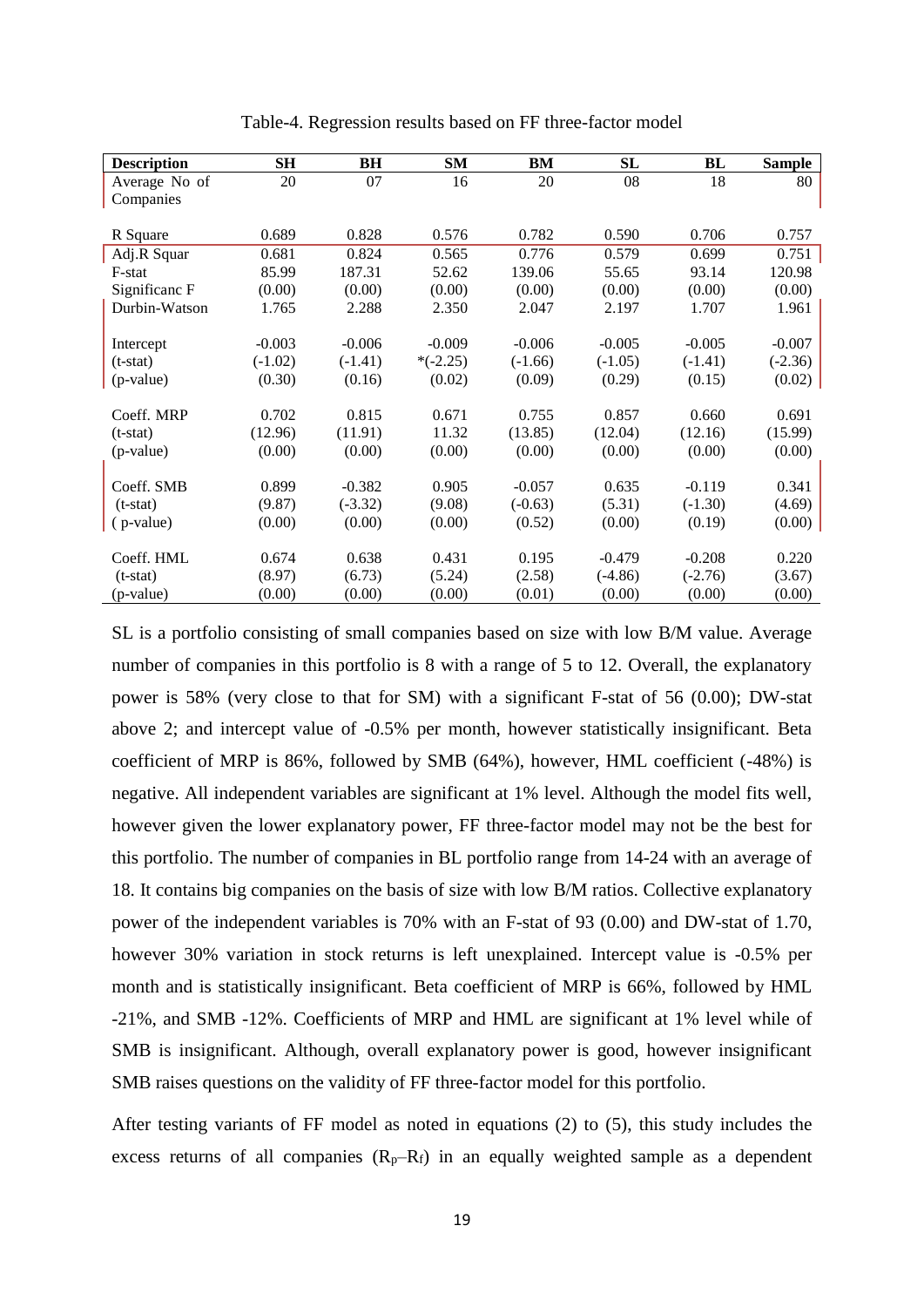variable and tests the FF three factors equation through OLS regression. Results reported in the last column of Table-4 show that the overall explanatory power (75%) of FF three-factor model is better than that of CAPM (Hanif et al., 2016) with a significant F-stat of 121 (0.00) and DW-stat of close to 2, which is appreciable and favors FF three-factor model over CAPM. The intercept value of -0.7% (per month) is statistically significant at 5% level. Beta coefficients of independent variables are all positive, statistically significant at 1% level, and led by MRP with 69%, followed by SMB (34%) and HML (22%). Hence we can concluded that FF three-factor model is superior to CAPM as for overall explanatory power is concerned for *Shari'a* compliant securities during period under review with significant values at 1% for MRP, SMB, and HML.

#### 5. Modified Fama-French Model

 $\overline{a}$ 

| <b>Description</b>                                                     | <b>Intercep</b><br>$(T-Stat)$<br>$(P-Stat)$ | Durbin-<br>Watson<br><b>Stat</b> | Adj.<br>R Sq | <b>F-Stat</b><br>$(Prob-F)$ | Coeff<br>Rm<br>$(T-Stat)$<br>$(P-Stat)$ | Coeff<br><b>Size</b><br>$(T-Stat)$<br>$(P-Stat)$ | Coeff<br>B/M<br>$(T-Stat)$<br>$(P-Stat)$ | <b>Coeff</b><br><b>PER</b><br>$(T-Stat)$<br>$(P-Stat)$ | Coeff<br><b>CFY</b><br>$(T-Stat)$<br>$(P-Stat)$ | Coeff<br><b>MOM</b><br>$(T-Stat)$<br>$(P-Stat)$ |
|------------------------------------------------------------------------|---------------------------------------------|----------------------------------|--------------|-----------------------------|-----------------------------------------|--------------------------------------------------|------------------------------------------|--------------------------------------------------------|-------------------------------------------------|-------------------------------------------------|
| Panel-A:<br>Four Factors-MRP,<br>Size, B/M, PER                        | $-0.005$<br>$(-1.97)$<br>(0.05)             | 1.92                             | 0.753        | 91<br>(0.00)                | 0.736<br>(15.19)<br>(0.00)              | 0.345<br>(4.30)<br>(0.00)                        | 0.37<br>(0.33)<br>(0.73)                 | 0.195<br>(1.76)<br>(0.08)                              |                                                 |                                                 |
| Panel-B:<br><b>Five Factors-MRP,</b><br>Size, B/M, PER, CFY<br>Panel-C | $-0.004$<br>$(-1.23)$<br>(0.21)             | 1.95                             | 0.744        | 63<br>(0.00)                | 0.737<br>(12.93)<br>(0.00)              | 0.350<br>(4.10)<br>(0.00)                        | 0.018<br>(0.16)<br>(0.87)                | 0.239<br>(2.01)<br>(0.04)                              | $-0.068$<br>$(-0.53)$<br>(0.59)                 |                                                 |
| <b>Five Factors-MRP,</b><br>Size, B/M, PER,<br><b>MOM</b>              | $-0.007$<br>$(-1.74)$<br>(0.08)             | 1.90                             | 0.748        | 69<br>(0.00)                | 0.734<br>(15.13)<br>(0.00)              | 0.344<br>(4.32)<br>(0.00)                        | 0.050<br>(0.44)<br>(0.65)                | 0.183<br>(1.61)<br>(0.10)                              | $\overline{\phantom{a}}$                        | 0.028<br>(0.64)<br>(0.51)                       |
| <b>Panel-D</b><br><b>Three Factors-MRP,</b><br>Size, PER               | $-0.005$<br>$(-1.87)$<br>(0.06)             | 1.93                             | 0.755        | 122<br>(0.00)               | 0.736<br>(15.15)<br>(0.00)              | 0.349<br>(4.35)<br>(0.00)                        | ۰                                        | 0.217<br>(2.15)<br>(0.03)                              |                                                 |                                                 |

This study considers fundamental performance variables (earnings, cash flow, and dividend) as well as market factors (market returns and momentum) in the extended FF model <sup>9</sup>. Results of OLS regressions are presented in Table-5. First, this study adds PER variable in FF threefactor model. Panel A shows that the explanatory power is 75.3% with F-stat of 91 (0.00) and DW-stat of 1.92, which is slightly better than FF three-factor model. Beta coefficient is led by MRP, followed by SMB, however HML (B/M) turned insignificant (p-value 0.73) with the inclusion of LMH (PER), which is also marginally significant at 8%. Results provide

<sup>&</sup>lt;sup>9</sup> As for dividend is concerned, a large number of growing companies do not pay dividends. In fact, only 66% of sample companies have paid dividend during 2001-10. Given that 34% of sample companies have not paid dividend, we did not include dividend in the analysis.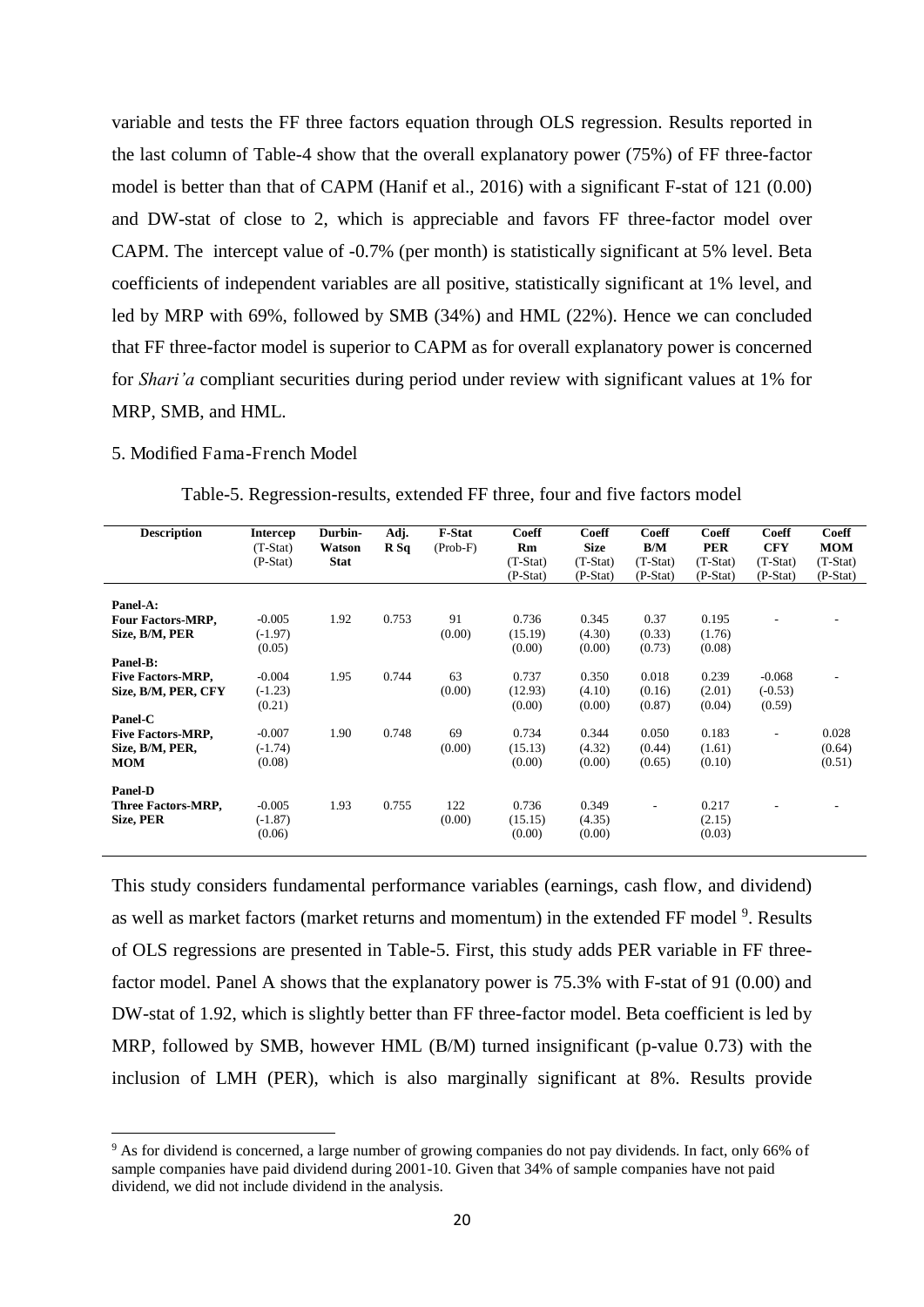evidence in favor of superiority of earnings measure (PER), which is also a fundamental measure, as compared to book to market (B/M) factor. Hence, we conclude that B/M is not a proxy for risk in KSE, rather it is earnings (PER), at least during the sample period.

As a further step in identification of variables and in search of increased prediction power, this study includes cash flow yield (CFY) in the analysis. Results in Panel B show that the explanatory power of the model is 74.4% with F-stat of 63 (0.00) and DW-stat of 1.95, showing overall goodness of fit. Both CFY and B/M remain insignificant. Beta coefficient of PER shows an increase of 4.4%, and becomes significant at 5% level, while of MRP and SMB do not change by much. Intercept  $(-0.4%)$  also remains insignificant in the five factor version.

Further, this study includes momentum factor measured as winners minus losers (WML) of the past. Results are presented with a four month lag (of momentum) in Panel C. As per results, adjusted R-square is 74.8%, with a significant F-stat of 69 (0.00) and DW-stat of 1.90. Intercept value is -0.7% per month, that is statistically insignificant. The coefficients of both MRP and SMB are significant at 1% while of PER is marginally significant at 10%. HML based on B/M is no longer statistically significant (p-value 0.65). Similarly, WML variable is insignificant (p-value 0.51) too. Beta coefficient is led by MRP (73%), followed by SMB (34%) and LMH-PER (18%). Hence, we conclude that the model fits well to the data and only 25% of variation remain unexplained, while market risk premium, size, and earnings are significant explanatories of stock returns in cross section of *Shari'a* compliant sample during period under review. In our model, PER replaces B/M, being a fundamental performance measure. Furthermore, this study accounts for all companies in the sample in calculation of HML (B/M) and LMH (PER) factors, unlike FF where middle 40% of companies are not part of calculation of HML (B/M) risk proxy.

We finally get a pricing model (Panel D, Table-5) for *Shari'a* compliant securities listed on KSE. This model gives maximum explanation (76%) of variation in cross section of stock returns, based on three factors consisting of MRP (market risk premium) (74%), SMB based on size (35%), LMH based on PER (22%). Market risk premium (MRP,  $R_m-R_f$ ) and size (SML) are significant at 1% while price to earnings (PER) at 5% level, so the pricing equation for *Shari'a* compliant securities can be written as:

$$
[R_t - R_f = 0.74 M_p + 0.35 SMB_{me} + 0.22 LMH_{per} + \varepsilon]
$$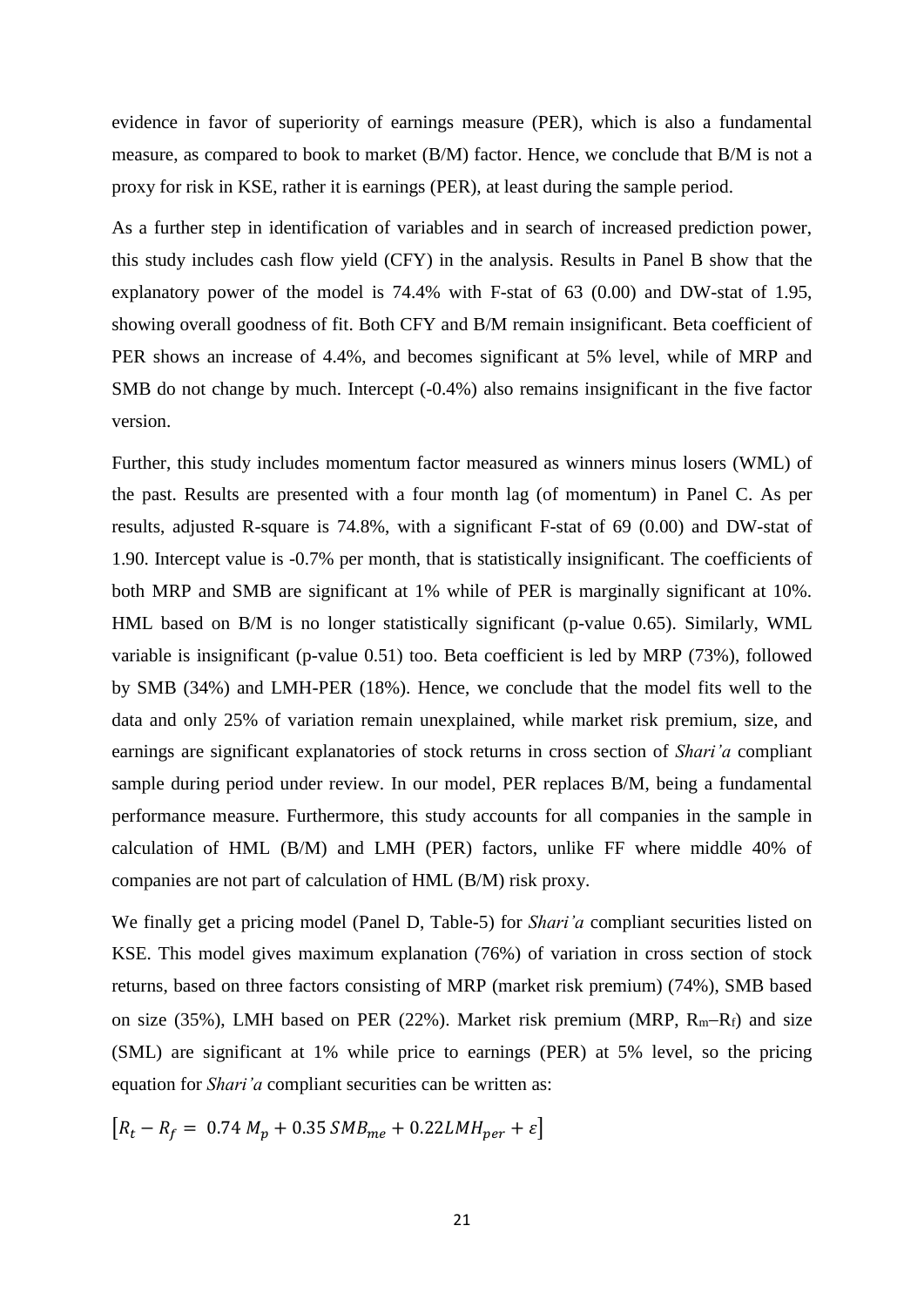This is the final model with an an adjusted R-square of 76%, however it needs further research and identification of variables to be used as risk proxy(ies) for 24% unexplained portion of variation.

Our results have broader research and policy implications. In sum, we document following important findings and implications:

1. Fama-French three-factor model—being more inclusive of risk factors—is superior to capital asset pricing model—which relies on a single risk factor—for explaining cross section of stock returns' variations of sample under review, at KSE, Pakistan [Hanif et al. (2016) document that CAPM achieved an adjusted R-square of 70% and in this study, FF three-factor model takes this to 75%].

2. Traditional and the most important measure of risk—market index—is equally important for the sample of Shari*'*a compliant securities. Being a subset of the broader capital market, it is also affected by changes in the overall market returns. The emerging Islamic financial services industry needs to closely follow the developemts in conventional finance industry, especially the banking sector, which dominates KSE-100 index.

3. Size plays an important role in determining stock returns of *Shari'a* compliant securities too. It is natural for investors to require higher returns from small companies as they are perceived more risky.

4. An important risk measure in FF three-factor model—book-to-market ratio—is replaced by price-to-earnings ratio in our study, which is more in line with theory, being direct measure of performance of a company.

5. Two additional risk measures i.e. free cash flow and momentum, as identified in the literature, remain insignificant during our sample period—leading to a conclusion of their irrelevance in investment decisions at KSE, Pakistan.

Based on these results, we cannot reject  $H_1$  as well as  $H_2$  while our results do not support  $H_3$ and  $H_4$ .

#### **VI. Conclusion**

This study aims to search for market as well as fundamental factors contributing to risk of *Shari'a* compliant securities' trading at Karachi stock exchange, Pakistan. We test FF threefactor model and find it to be better than CAPM, as for capturing of cross section of stocks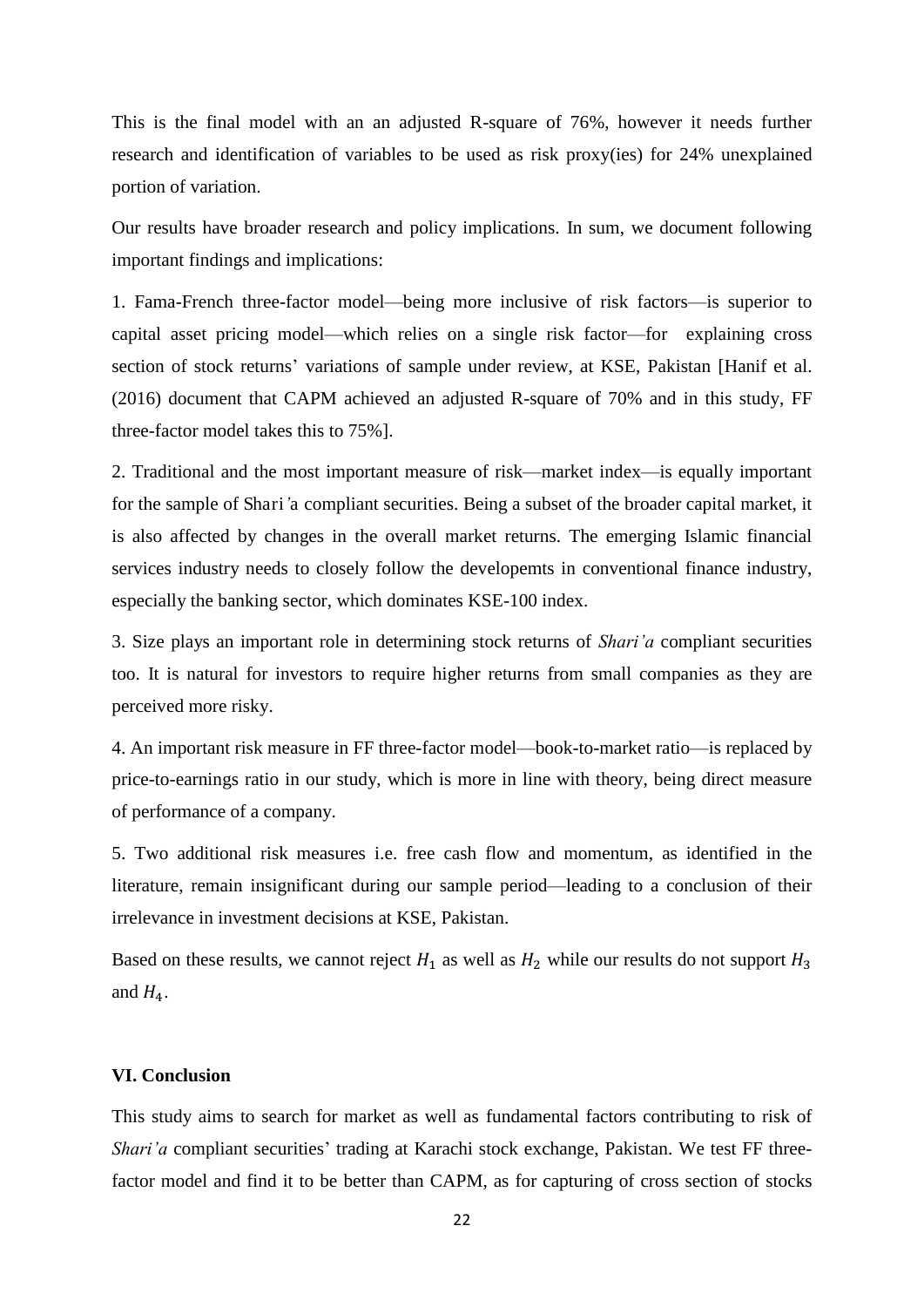returns are concerned. FF three-factor model explains variation of up to 75% which is better than that for CAPM (Hanif et al. 2016). However, FF model lacks theoretical support for B/M variable, as it is not a traditional accounting performance measure. Further in FF model, average returns of middle 40% companies are ignored in calculation of high minus low (HML) figure. Our study modifies FF model by taking into account middle 40% companies' returns, and includes price to earnings, cash flow, and momentum effects. Results of the modified model appear better than the original FF three-factor model. In fact, explanatory power improves to 76% which is better than that for both CAPM and FF three-factor models. B/M, CFY and momentum remain insignificant and our results show that the three factors which explain variations in cross section of stock returns of *Shari'a* compliant securities are MRP (market risk premium), SMB (based on size), and LMH-PER (based on price-toearnings). We recommend modified FF model for pricing *Shari'a* compliant securities due to its diversified variables (i.e. both fundamental and market based) and better explanatory power. In case of size proxy, our findings confirm the results of Irfan and Nishat (2002) and Banz (1981) and in case of earnings proxy, our results are in line with Basu (1977) and Campbell and Shiller (2001) while in case of book-to-market, our findings are different from Iqbal and Brooks (2007).

Our findings would be very helpful for the fast growing Islamic finance industry, in general and specifically in Pakistan, in making investment portfolio choices. With the advent of Islamic index (KMI-30), Islamic capital market is developing and expanding in the form of Islamic equity funds and findings of this study would prove timely and important for them. We recommend to investors to closely follow stock market movements, taking into account size of the company, and price-to-earnings ratio while making portfolio formation decisions. Finally, while using the results of this study, one should keep in view that KMI-30 index was established in 2009 and prior to that *Shari'a* compliant status of sample companies was unknown. Hence, at best we can say that these results relate to past performance of the companies which found place in *Shari'a* complaint universe in 2009. Future research could focus on testing post-screening behavior of *Shari'a* compliant securities.

#### **References**

AAOIFI-2010. *Shari'a* Standards. Accounting and Auditing Organization for Islamic Financial Institutions, P.O. Box 1176, Manama, Bahrain.

Ammann, M., and Steiner, M., (2008). Risk Factors for the Swiss Stock Market. Swiss Journal of Economics and Statistics 144:1, pages 1-35.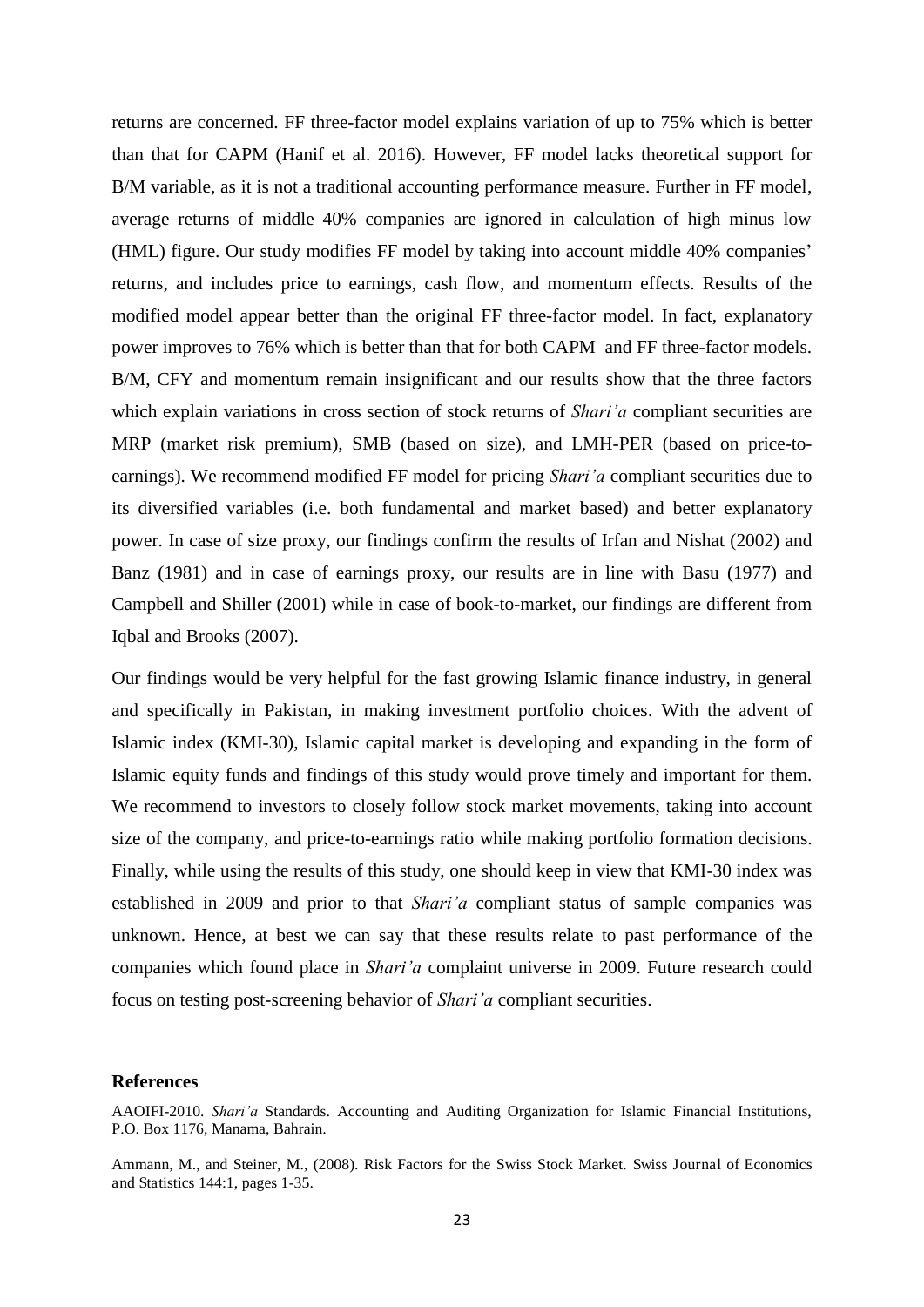Artmann, S. Finter, P., and Kempf, A., (2012). Determinants of Expected Stock Returns: Large Sample Evidence from the German Market. Journal of Business Finance and Accounting, 39(5&6), pages 758–784.

Arzac, E. R., (1996). Valuation of highly leveraged firms. Financial Analysts Journal 52:4, pages 42-50.

Banz, R. W., (1981). The relationship between return and market value of common stock. Journal of Financial Economics 9, pages 3-18.

Barber, B. M., and Lyon, J. D., (1997). Firm size, book to market ratio and security returns: a hold out sample of financial firms. The Journal of Finance 52:2, pages 875-83.

Basu, S., (1977). Investment performance of common stocks in relation to their price earnings ratios: A test of the efficient market hypothesis. The Journal of Finance 32:3, pages 663-82.

Bodie, Z., Kane, A., and Marcus, A.J., (2011). Investments and Portfolio Management (Global edition). McGraw-Hill/Irwin, 1221 Avenue of the Americas, New York, NY 10020.

Brown, G. T., (1996). "Free cash flow" Appraisal … A Better Way? The Appraisal Journal (April), pages 171- 82.

Campbell, J.Y., and Shiller, R.J., (2001). Valuation ratios and the long-run stock market outlook: An update. Cowles Foundation Discussion paper No. 1295.<http://cowles.econ.yale.edu/>

Capaul, C., Rowley, I., and Sharpe, W. F., (1993). International value and growth stock return. Financial Analysts Journal 49:1, pages 27-36.

Carhart, M.M., (1997). On persistence in mutual fund performance. The Journal of Finance 52, pages 57-82.

Chan, L.K.C., Hamao, Y., and Lakonishok, J., (1991). Fundamentals and stock returns in Japan. The Journal of Finance 46:5, pages 1739-64.

Davis, J.L., Fama, E.F., and French, K.R., (2000). Characteristics, covariances and average returns: 1929-1997. Available at [http://papers.ssrn.com/paper.taf?abstract\\_id=98678](http://papers.ssrn.com/paper.taf?abstract_id=98678) accessed on July 1st 2012.

Demir, I., Muthuswamy, J., and Walter, T., (2004). Momentum returns in Australian equities: The influences of size, risk, liquidity and return computation. Pacific-Basin Finance Journal 12, pages 143-58.

Derigs, U., and Marzban, S., (2008). Review and analysis of current Sharia compliant equity screening practices. International Journal of Islamic and Middle Eastern Finance and Management 1:4, pages 285-303.

Dow Theory Forecasts, July 24, 2006. STOCK PICKS: Attractively valued free-cash-flow growers.

Ernst and Young -2014. World Islamic Banking Competitiveness Report 2013-14.. [www.ey.com/mena](http://www.ey.com/mena)  accessed on June 13, 2014.

Fama, E.F., and French, K.R., (1992). The Cross-section of expected stock returns. The Journal of Finance 47:2, pages 427-465.

Fernandez, P., (2002). Valuation Methods and Shareholder Value Creation. Academic Press 84 Theobalds Road, London WCIX 8RR, UK.

Ferson, W.E., and Harvey, C.R., (1998). Fundamental determinants of national equity market returns: A perspective on conditional asset pricing. Journal of Banking and Finance 21, pages 1625-65.

Francis, J., Olsson, P., and Oswald, D. R., (2000). Comparing the accuracy and explainability of dividend, free cash flow, and abnormal earnings equity value estimates. Journal of Accounting Research 38:1, pages 45-70.

GIFR-2015. Global Islamic Finance Report. Available at [www.edbizconsulting.com](http://www.edbizconsulting.com/) accessed on January 9, 2017.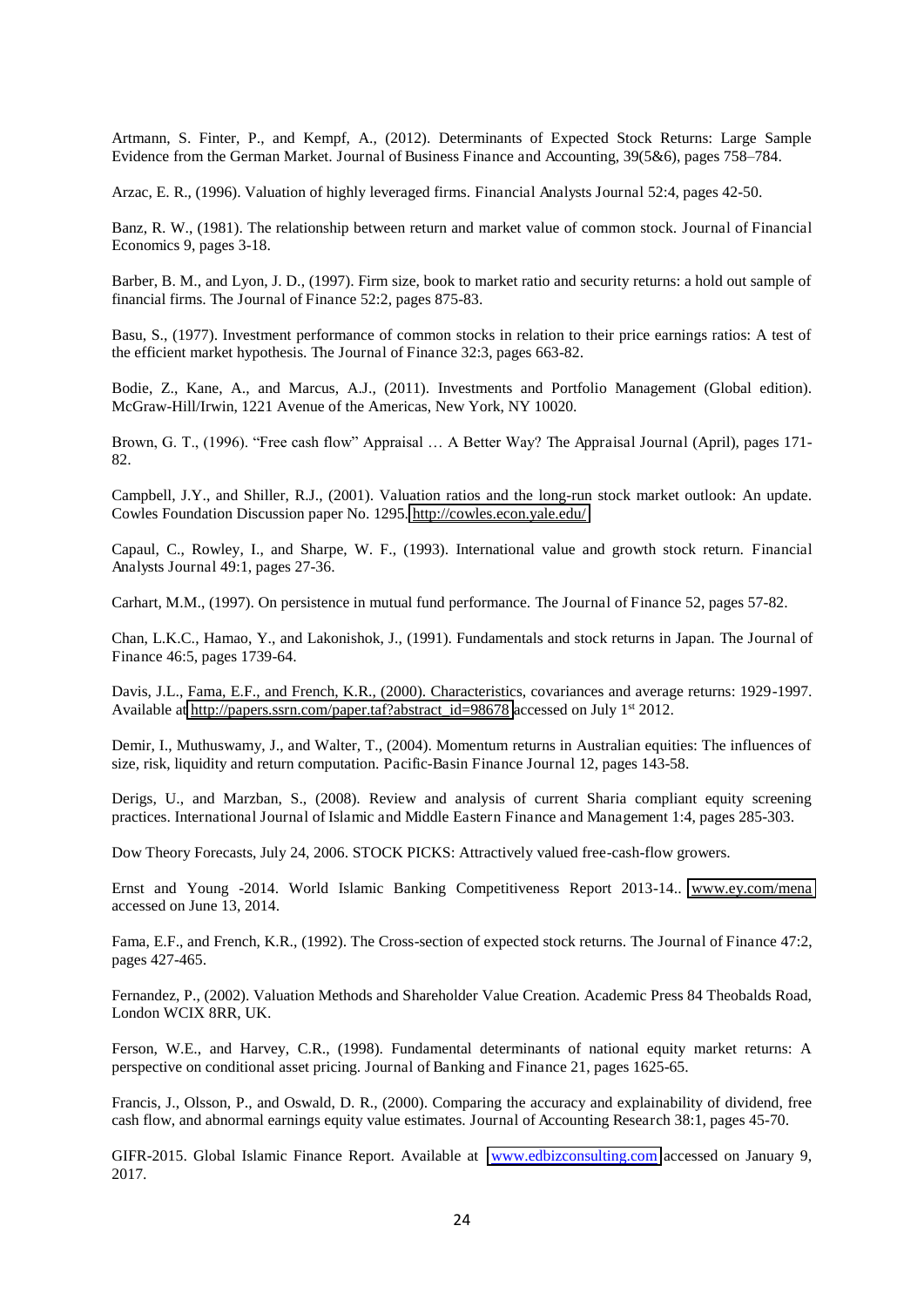Hackel, K. S., Livnat, J., and Rai, A., (1994). The Free Cash Flow/Small-Cap Anomaly. Financial Analysts Journal 50:5, pages 33-42.

Hakim, S., and Rashidian, M., (2004). How costly is investors' compliance with Sharia? ERF Eleventh annual conference, Beirut, Lebanon, 14-16 December.

Hanif , M., Iqbal, M.A., and Shah, ZA., (2016). Risk and Returns of Shari'a Compliant Stocks on the Karachi Stock Exchange – A CAPM and SCAPM approach. Journal of King Abdul Aziz University: Islamic Economics 29:2, pages 37-54.

Hasan, A., Saleem, H. M. N., Abdullah, M. S., (2008). Long-Run Relationships between an Emerging Equity Market and Equity Markets of the Developed World: An Empirical Analysis of Karachi Stock Exchange. International Research Journal of Finance and Economics 16, pages 52-62.

Hassan, A., Antoniou, A., Paudyal, D.K., (2005). Impact of ethical screening on investment performance: The case of the Dow Jones Islamic Index. Islamic Economic Studies 12(2), pages 67-97.

Hassan, M.K., and Girard, E., (2011). Faith based ethical investing: The case of Dow Jones Islamic Indexes. [https://papers.ssrn.com/sol3/papers.cfm?abstract\\_id=1808853](https://papers.ssrn.com/sol3/papers.cfm?abstract_id=1808853) accessed on January 2, 2017.

Hassan, M.K., Khan, A.N.F., and Ngow, T., (2010). Is faith based investing rewarding? The case for Malaysian Islamic unit trust funds. Journal of Islamic Accounting and Business Research 1(2), pages 148-171.

Hayat, R., and Kraeussl, R., (2011). Risk and return characteristics of Islamic equity funds. Emerging Markets Review 12, pages 189-203.

Homsud, N., Wasunsakul, J., Phuangnark, S., and Joongpong, J., (2009). A study of Fama and French three factors model and capital asset pricing model in the stock exchange of Thailand. International Research Journal of Finance and Economics 25 pages 31-40.

Iqbal, J., and Brooks, R., (2007). Alternative Beta Risk Estimators and asset pricing tests in emerging markets: case of Pakistan. Journal of Multinational Financial Management 17: 1, pages 75-93.

Irfan, C.M., and Nishat, M., (2002). Key Fundamental Factors and Long-run Price Changes in an Emerging Market—A Case Study of Karachi Stock Exchange (KSE) The Pakistan Development Review 41:4 Part II (Winter) pages. 517–33.

Jagadeesh, N., and Titman, S., (1993). Returns to buying winners and selling loosers: implications for stock market efficiency. The Journal of Finance 48, pages 65-91.

Jensen, C. Michael., (1986). Agency costs of free cash flow, corporate finance, and takeovers. The American Economic Review 76:2, pages 323-29.

JokipII, A., and Vahamaa, S., (2006). The free cash flow anomaly revisited: Finish evidence. Journal of Business Finance and Accounting 33:7 and 8, pages 961-78.

Kaplan, S, N., and Ruback, R. S., (1995). The valuation of cash flow forecasts: An empirical analysis. The Journal of Finance 50:4, pages 1059-93.

Khan, M. A., (1989). Economic Teachings of Prophet Muhammad (PBUH): A Select Anthology of Hadith Literature on Economics, chapter 6:1 page 72. International Institute of Islamic Economics, P.O. Box 1687, Islamabad, Pakistan.

KMI- 2008. KSE-Meezan Index Broucher, Available at KSE.com accessed on 14/10/2010.

Knez, P. J., and Ready, M. J., (1997). On the robustness of size and book to market in cross-sectional regressions. The Journal of Finance 52:4, pages 1355-82.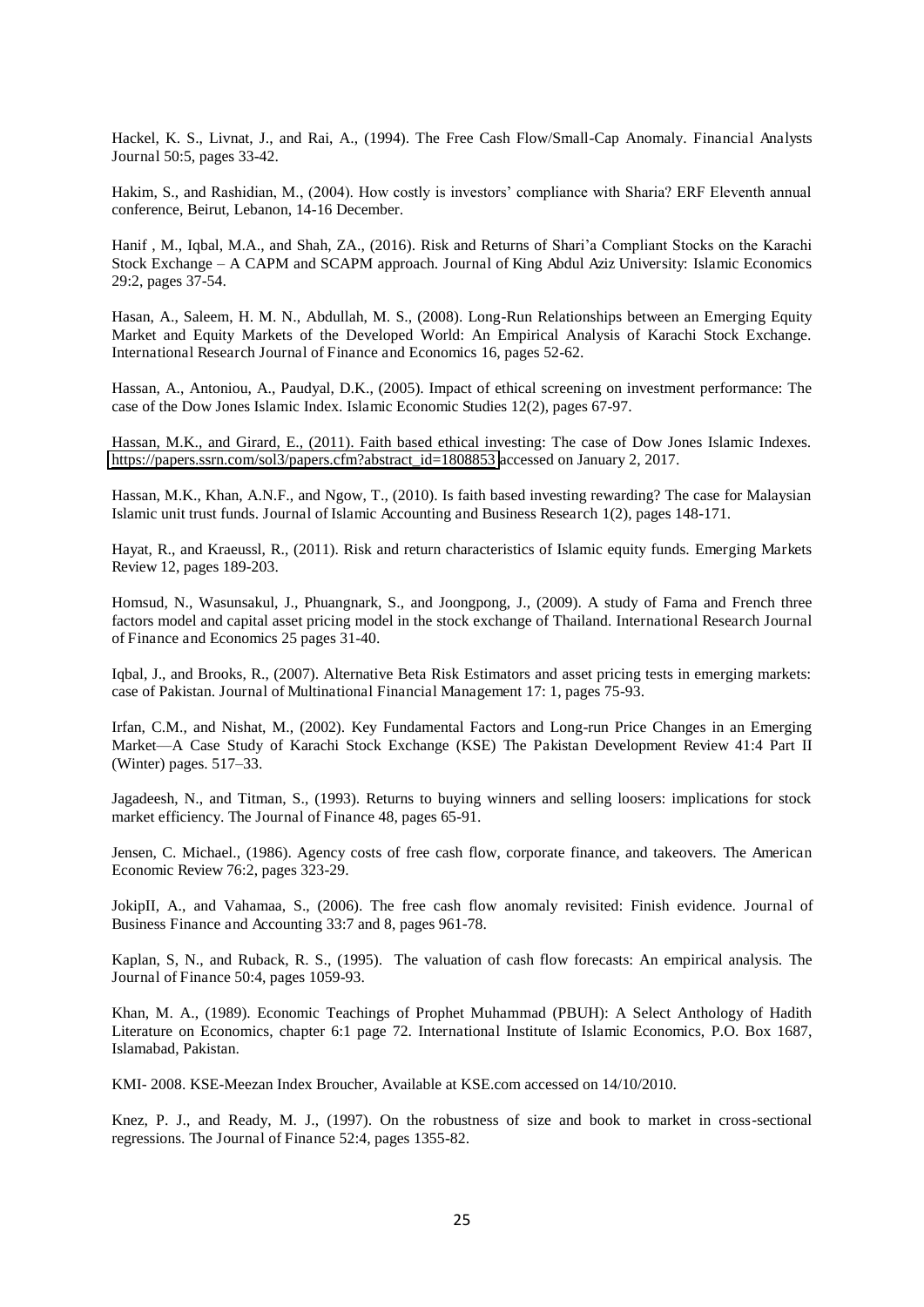LaPorta, R., Lakonishok, J., Shleifer, A., and Vishny, R.W., (1997). Good news for value stocks. The Journal of Finance 51, pages 1715-42.

Lewellen, J., (2002). Predicting returns with financial ratios. MIT Sloan School of Management working paper 4374-02.

Liew, J., and Vassalou, M., (2000). Can book to market, size and momentum be risk factors that predict economic growth? Journal of Financial Economics 57:2, pages 221-45.

Lintner, J., (1965). The Valuation of Risk Assets and the selection of Risky Investments in Stock Portfolios and Capital Budgets. The Review of Economics and Statistics 47:1 pages 13-37.

Liu, J. (2002). International equity valuation using multiples (Doctoral dissertation, Columbia University).

Mann, V. S., and Schirman, W. N., (1991). The agency costs of free cash flow: Acquisition activity and equity issues. Journal of Business 64:2, pages 213-27.

Markowitz, H., (1952). Portfolio Selection. The Journal of Finance 7:1, pages 77-91.

MIFC-2015. Islamic Funds Industry: 2015 Review and Outlook. Malaysia World Islamic Finance Marketplace. Available at [http://www.mifc.com/index.php?ch=28andpg=72andac=159andbb=uploadpdf](http://www.mifc.com/index.php?ch=28&pg=72&ac=159&bb=uploadpdf) accessed on April 13, 2017.

Mukherji, s., Dhatt, M.S., and Kim, Y. H., (1997). A fundamental analysis of Korian Stock returns. Financial Analysts Journal (May Issue), pages 75-80.

MUFAP-2016. Annual Report 2016. Mutual Funds Association of Pakistan. <http://www.mufap.com.pk/> accessed on January 1, 2017.

Penman, S. H. (1998). Combining Earnings and Book Value in Equity Valuation. Contemporary Accounting Research 15(3), 291-324.

Qayyum, A., and Kemal, A.R., (2006). Volatility spill over between the stock market and the foreign exchange market in Pakistan. Online at [http://mpra.ub.uni-m](http://mpra.ub.uni-/)uenchen.de/1715/.

Rogers, P., and Securato, R. J., (2007). Comparative study of capm, Fama and French model and reward beta approach in the Brazilian market. [http://papers.ssrn.com/sol3/papers.cfm?abstract\\_id=1027134](http://papers.ssrn.com/sol3/papers.cfm?abstract_id=1027134) accessed on 22- 06-2012.

Ross, s., (1976). The Arbitrage theory of capital asset pricing. Journal of Economic Theory 13:2, pages 341-360.

SBP 2016. [State Bank of Pakistan] Islamic Banking Bulletin (2011-2016).

Senthilkumar, G., (2009). Behavior stock return in size and market-to-book ratio-Evidence from selected Indian Industries. International Research Journal of Finance and Economics 33, pages 142-53.

Sharpe. W. F., (1964). A theory of market equilibrium under conditions of risk. The Journal of Finance 19:3 pages 425-42.

Wang, Y., Chen, S.K., Lin, B. and Wu, L., (2008). The frequency and magnitude of earnings management in China. Applied Economics 40(24), pages 3213-25.

Yusof, R.M., and Majid, M.S.A., (2007). Stock market volatility transmission in Malaysia: Islamic versus conventional stock market. Journal of King Abdul Aziz University: Islamic Economics 20(2), pages 17-35.

Zhang, Lu, (2005). The Value Premium. The Journal of Finance 60:1, pages 67-103.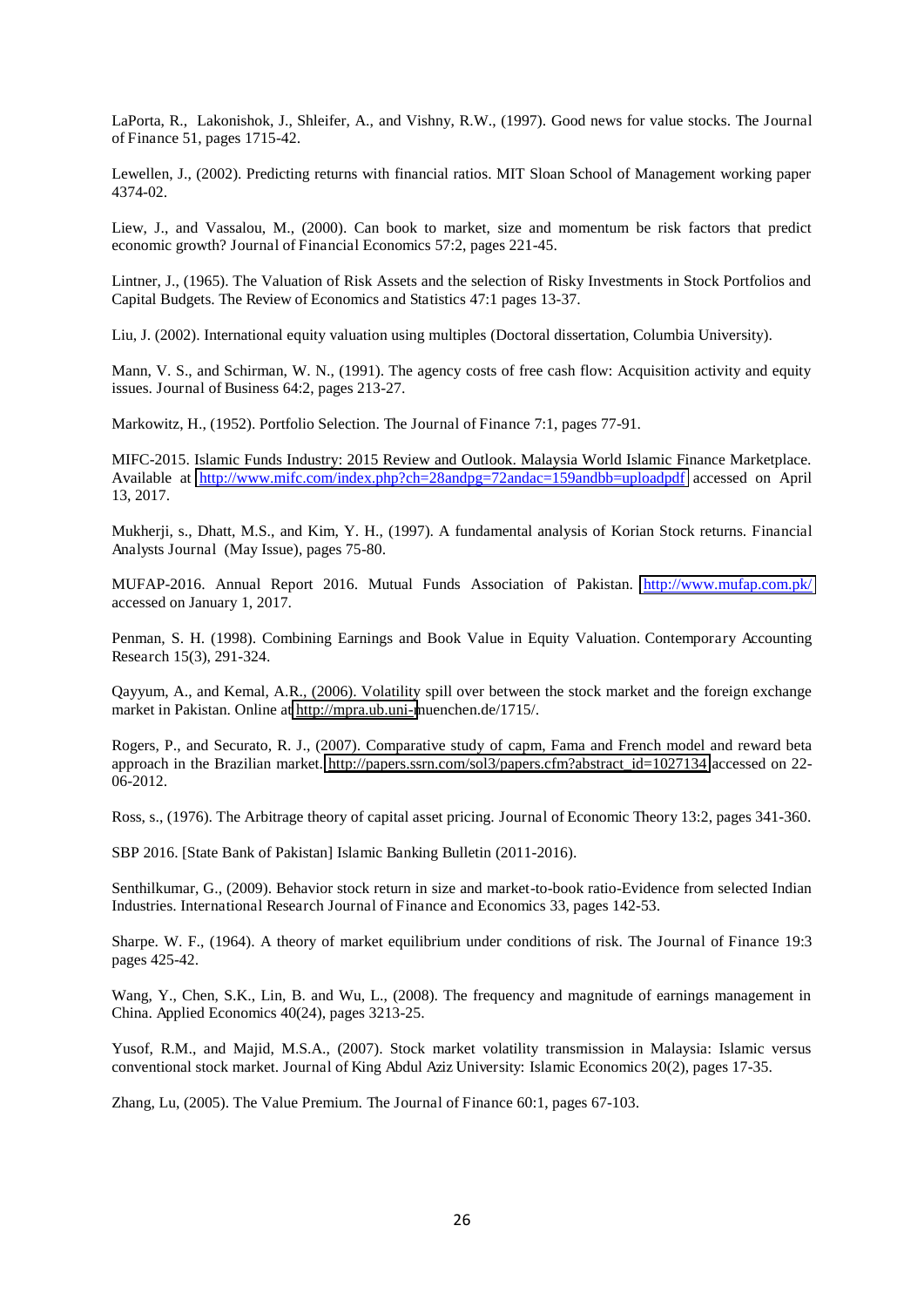#### **Appendix**

#### **KSE-Meezan Index (KMI) Screening Tests**

**1. Halal Business of the Investee Company:** Core business of the company must be HALAL and in-line with the dictates of *Shari'a*. Hence, investment in securities of any company whose principal activity consists of a Haram (unlawful) business, e.g. dealing in conventional banking, conventional insurance, alcoholic drinks, tobacco, pork production, arms manufacturing, pornography or related un-Islamic activities, is not permissible.

**2. Interest Based Financing:** Interest based debts to assets ratio should be less than 40%. Debt, in this case, is classified as any interest bearing debt. Zero coupon bonds and preference shares are, both, by definition, similar to  $debt^{10}$ .

**3.** *Shari'a* **Non-compliant Investments:** The ratio of non-compliant investments to total assets should be less than 33%. Investment in any non-compliant security shall be included in the calculation of this ratio.

**4. Purification of** *Shari'a* **Non-complaint Income:** The ratio of *Shari'a* non-compliant income to total revenue should be less than 5%. Total revenue includes gross revenue plus any other income earned by the company. This amount is to be cleansed out as charity on a pro-rata ratio of dividends issued by the company.

**5. Net Liquid Assets to Share Price:** The market price per share should be greater than the net liquid assets per share calculated as (Total Assets – Illiquid Assets – Total Liabilities) divided by the number of shares. A liquid asset means the asset which cannot be traded except at par value as per *Shari'a* rulings and includes cash, bills receivables, promissory notes, accounts receivables, bonds, preferred shares etc.

**6. Illiquid Assets to Total Assets:** The ratio of illiquid assets to total assets should be at least 20%. Illiquid assets, here, is defined as any asset that *Shari'a* permits to be traded at value other than the par and includes physical assets (land, building, furniture, machinery, computer, office equipment, etc) inventory (raw materials, work in process, and finished goods), equity investments (ordinary shares, PTCs, TFCs, Sukuk, etc), intangibles (goodwill, patents, copyrights, etc).

<sup>&</sup>lt;sup>10</sup> As per *Shari'a* Standard # 21, amount of interest based loans should not be more than 30% of market capitalization of the Company.